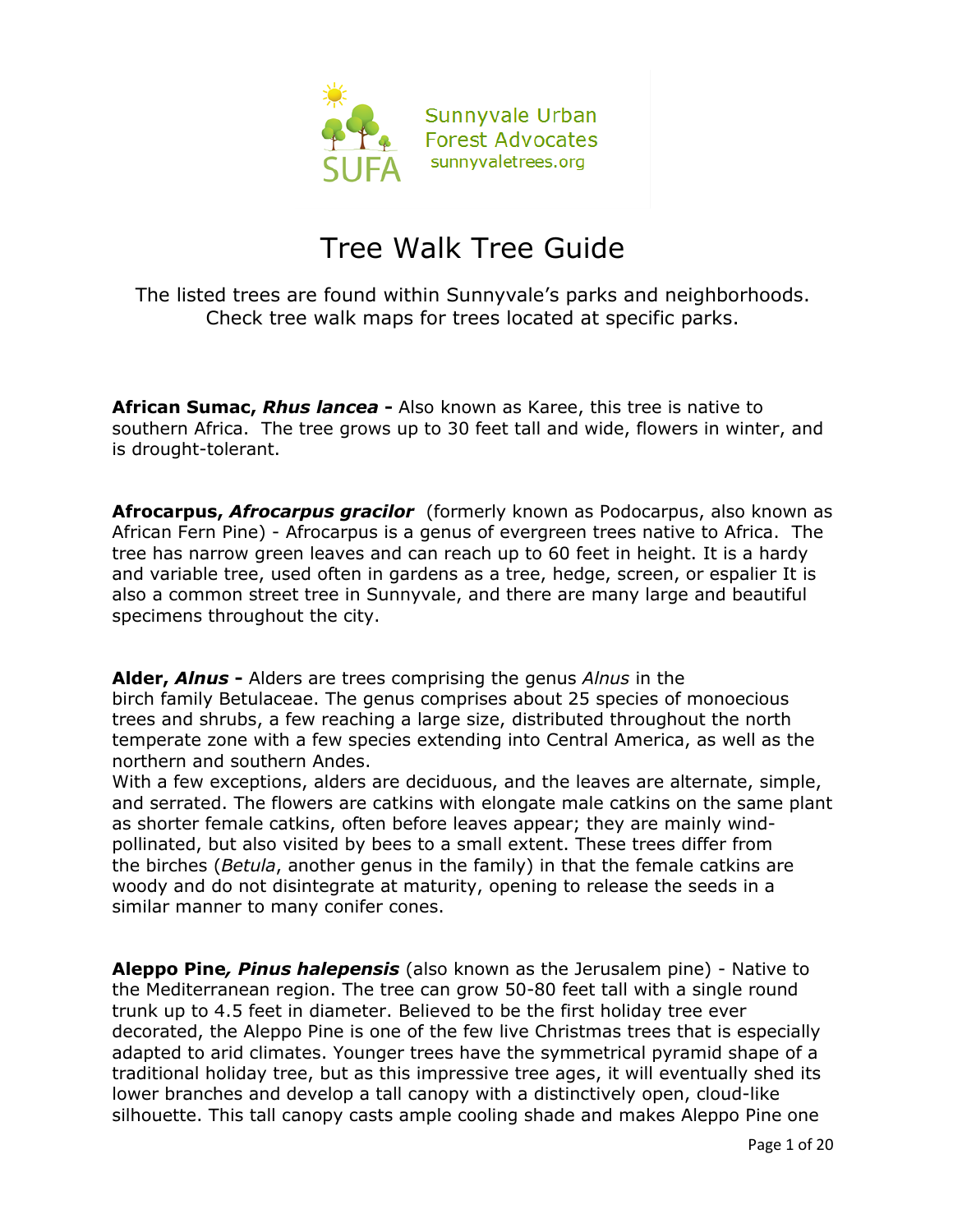of the best overstory trees in arid regions. It also serves large landscapes as a windbreak, space definer, and skyline enhancer.

**Arbutus Unedo,** *Arbutus unedo* - Native from southwestern Ireland to the Mediterranean region, it is also known as Strawberry Tree, Killarney Strawberry Tree, Madroño, Strawberry Madrone.

The Strawberry tree is a charming evergreen tree with clusters of small, bellshaped flowers alongside strawberry-like fruit in addition to showy cinnamoncolored bark and dark green leaves. The tree can reach 35 feet tall. The fruit, which is approximately 1 inch across, is edible when fully ripe, but it is gritty and lacks flavor. A member of the heath family, it belongs to the genus Arbutus, of which there are at least fourteen species of flowering shrubs and trees.

A native species is the Arbutus menziesii-- called Madrone, Pacific Madrone, Madroña, or Madroño. The madrone is native from British Columbia to Southern California in Coast Ranges and occasionally in middle elevations of the Sierra Nevada. The madrone is a tall tree that prefers riparian hillsides and has red, peeling bark and small red berries. "Menziesii" honors the tree's discoverer: Archibald Menzies (1754-1842), a Scottish surgeon, botanist, and naturalist. The name Madroño is ascribed to Father Juan Crespi, chronicler of the 1769 Portola expedition that led to the founding of Alta California.

The manzanita, a native chapparal plant, has some similar characteristics to the Pacific Madrone and manzanita – red, peeling bark, white or pink bell-shaped flowers, and red fruit. The manzanita, however, is in a separate but related genus *Arctostaphylos.*

Interesting Facts: • In Ireland, Arbutus unedo is called Killarney Strawberry tree and Irish Strawberry tree. A traditional Irish ballad, "My Love's An Arbutus," compares the arbutus tree with the evergreen qualities of true love. • The name unedo is attributed to Pliny the Elder, a Roman author and naturalist, who in 50 AD allegedly claimed "unum tantum edo," meaning "I eat only one." • The Strawberry tree makes up part of the coat of arms (El oso y el madroño, The Bear and the Strawberry tree) of the city of Madrid, Spain. The Puerta del Sol ("Gate of the Sun") is the location of the most famous symbol of Madrid: a 20 ton statue of a bear eating fruits from a tree.

**Atlas Cedar**, *Cedrus atlantica* - A species of tree in the pine family Pinaceae, native to the Atlas Mountains of Morocco. Tree can grow up to 120 feet tall, has small needles and unique pinecones.

**Bay Laurel,** *Laurens nobilis* – Native to Mediterranean, also known as sweet bay.

See California Laurel for native tree.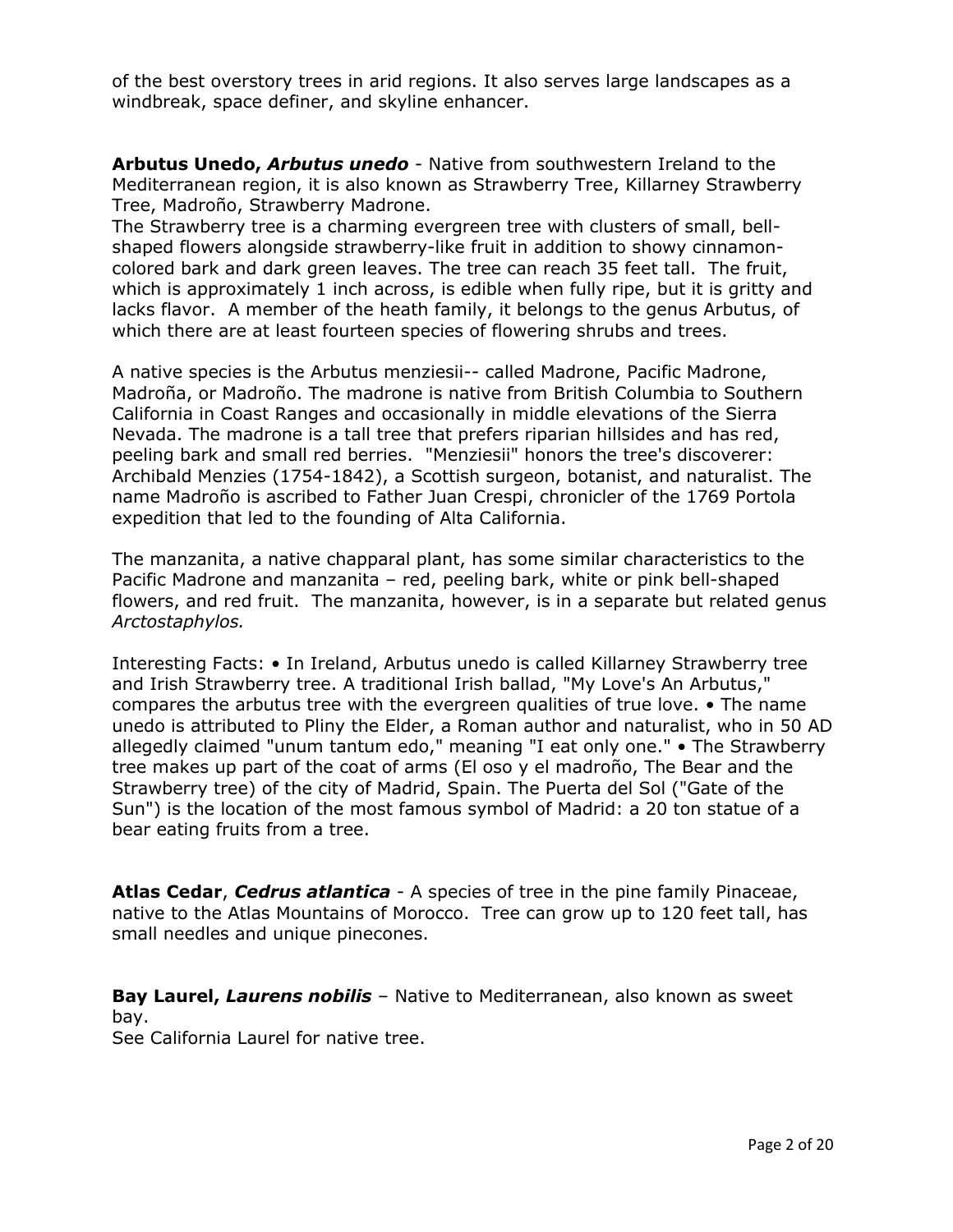**Black Birch,** *Betula pendula* - This tree is found in the Appalachian region of the United States, mostly in moist ravines where there are cool summers. It is prized for its hard, heavy wood (used as a finish wood or veneer, and often stained or varnished), and its excellent yellow fall color. It is named for its mature black bark that resembles that of Black Cherry. Its twigs, if broken, have the strong scent of wintergreen (Yellow Birch also has this trait, but with reduced aroma), and the leaves and twigs may be distilled to extract this flavoring. This tree has unique, peeling trunks, as if the tree is diseased.

**Blackwood Acacia –** *Acacia melanoxylon***.** Acacia is the world's largest tree genus with over 1200 species. They are usually found in warm, subtropical, and tropical regions, and are especially abundant in Australia. They are used for medicine, hardwood timber, tannins, fuel, forage, and dyes, as well as watersoluble gums used as thickening agents in processed foods and pharmaceuticals. They are fast growing and can reproduce aggressively. Most acacias live 20-30 years and bloom profusely when young. The blackwood acacia is one of the largest and longest-lived acacias – it can grow to 100 feet in its native Australia.

**Bottle Tree,** *Brachychiton***.** From Eastern Australia, four varieties are common in California - Kurrajong, Illawarra flame tree, lacebark, and Queensland bottle tree. The trunks bulge in the middle, bloom erratically, and only on a portion of the canopy. Australian Aborigines roasted the seeds and used the fiber from the bark for baskets and ropes.

## **California Laurel***, Umbellularia californica*.

In Oregon, this tree is known as Oregon myrtle, while in California it is called California bay laurel, California bay, or California laurel.

California Bay Laurel is an evergreen tree in the Lauraceae family that is native to coastal forests of California at elevations from 0-5000 feet. This large hardwood tree is the sole species in the genus Umbellularia.

The tree inhabits redwood forests, California mixed woods, yellow pine forest, and oak woodlands, usually in or near riparian areas. The species is very shade tolerant. It is reduced to a shrub in extreme dry and hot habitats, but typically reaches between 20 and 45 feet. The tree releases terpenes that kill off competing plants which can somewhat limit understory plants and tolerates serpentine or clay soils.

The tree's pungent leaves have a similar flavor to bay leaves, though stronger, and it may be mistaken for bay laurel. Use sparingly.

The fruit, also known as "California bay nut", is a round and green berry about one inch in diameter. Under the thin, leathery skin, it consists of an oily, fleshy covering over a single hard, thin-shelled pit, and resembles a miniature avocado. *Umbellularia* is in fact closely related to the avocado's genus *Persea*, within the family Lauraceae. The fruit ripens around October–November in the native range.

California Bay has long been valued for its many uses by Native Americans throughout the tree's range. Poultices of California Bay leaves were used to treat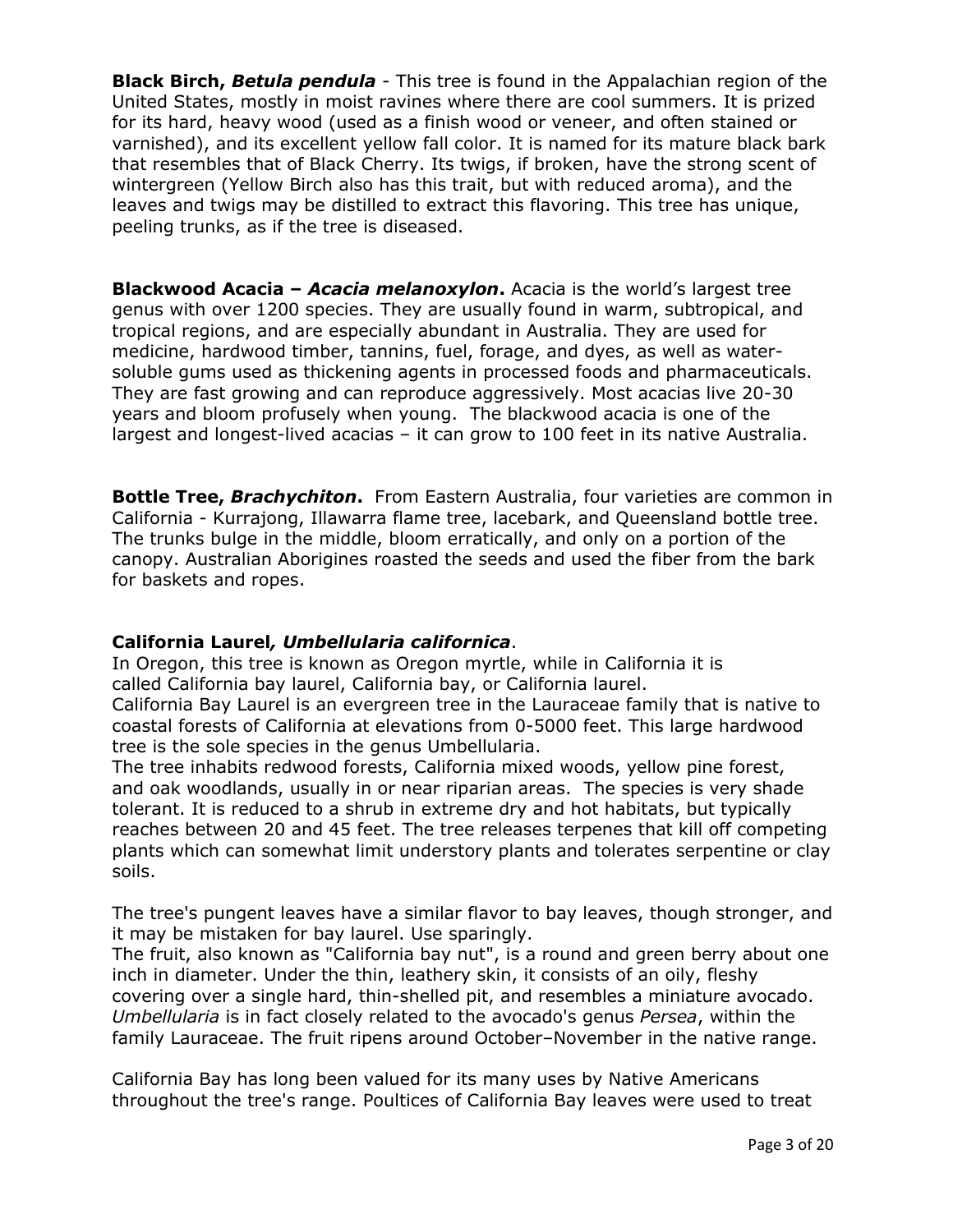rheumatism and neuralgias. A tea was made from the leaves to treat stomach aches, colds, sore throats, and to clear up mucus in the lungs. The fatty outer flesh of the fruit, or mesocarp, is palatable raw for only a brief time when ripe. Roasted, shelled "bay nuts" were eaten whole, or ground into powder and prepared as a drink which resembles unsweetened chocolate.

In the wild, Dusky footed woodrats line their nests with bay leaves to ward off insects. The tree is a host of the pathogen that causes sudden oak death.

**California Pepper,** *Schinus molle* - Also known as Peruvian pepper, American pepper, Peruvian peppertree, escobilla, false pepper, molle del Peru, pepper tree, peppercorn tree, California pepper tree, pirul, Peruvian mastic and pepperina. The California Pepper is a quick growing evergreen tree that grows to 50 feet (15 meters) that is native to the Peruvian Andes. It is the largest of all Schinus species and potentially the longest lived. It has, however, become widely naturalized around the world where it has been planted. It is known for its strong wood used for saddles. It was part of the Spanish colonies' supply sources for saddles and was used as an ornamental and for spice production. Schinus molle is a droughttolerant, long-lived, hardy evergreen species that has become a serious invasive weed internationally. The bright pink fruits of Schinus molle are often sold as "pink peppercorns" although it is unrelated to true pepper (Piper nigrum). The word molle in Schinus molle comes from mulli, the Quechua word for the tree. The tree has distinctive grayish bark that twists and dips, sap, and colorful red berries that have been used to make chicha (Incan alcohol), to dye cloth, and as a medicine. The leaves, however, can be toxic.

**Camphor Tree,** *Cinnamomun camphora* - This is an evergreen tree native to Asia, but it has been introduced to many other countries. In Japan, there are five known camphors with circumferences over 60 feet, with the largest measuring in at just under 80 feet! They have an estimated lifespan of 150 years. Camphor trees are planted around the world as ornamentals in parks and gardens and they are considered naturalized in many places, but in subtropical climates like Florida, they can become invasive. Camphor is a white crystalline substance, obtained from the tree C. camphora. Camphor has been used for many centuries as a culinary spice, a component of incense, and as a medicine. It is also an insect repellent and a flea-killing substance, as well as used in the production of smokeless gunpowder and celluloid.

**Canary Island Date Palm,** *Phoenix canariensis* - Phoenix canariensis is a species of flowering plant in the palm family Arecaceae, native to the Canary Islands. It is a relative of Phoenix dactylifera, the true date palm. It is the natural symbol of the Canary Islands, together with the canary Serinus canaria. Mature P. canariensis are often used in ornamental landscaping and are collected and transplanted to their new planting location. In some areas, it has proven to be an invasive plant. In Bermuda and the United States (Florida and California) it is considered naturalized. Fossil history proves that date palms have been on Earth for over 50 million years. The first evidence of date palm cultivation dates back 9000 years. Triumphal processions in ancient Rome most likely used the fronds of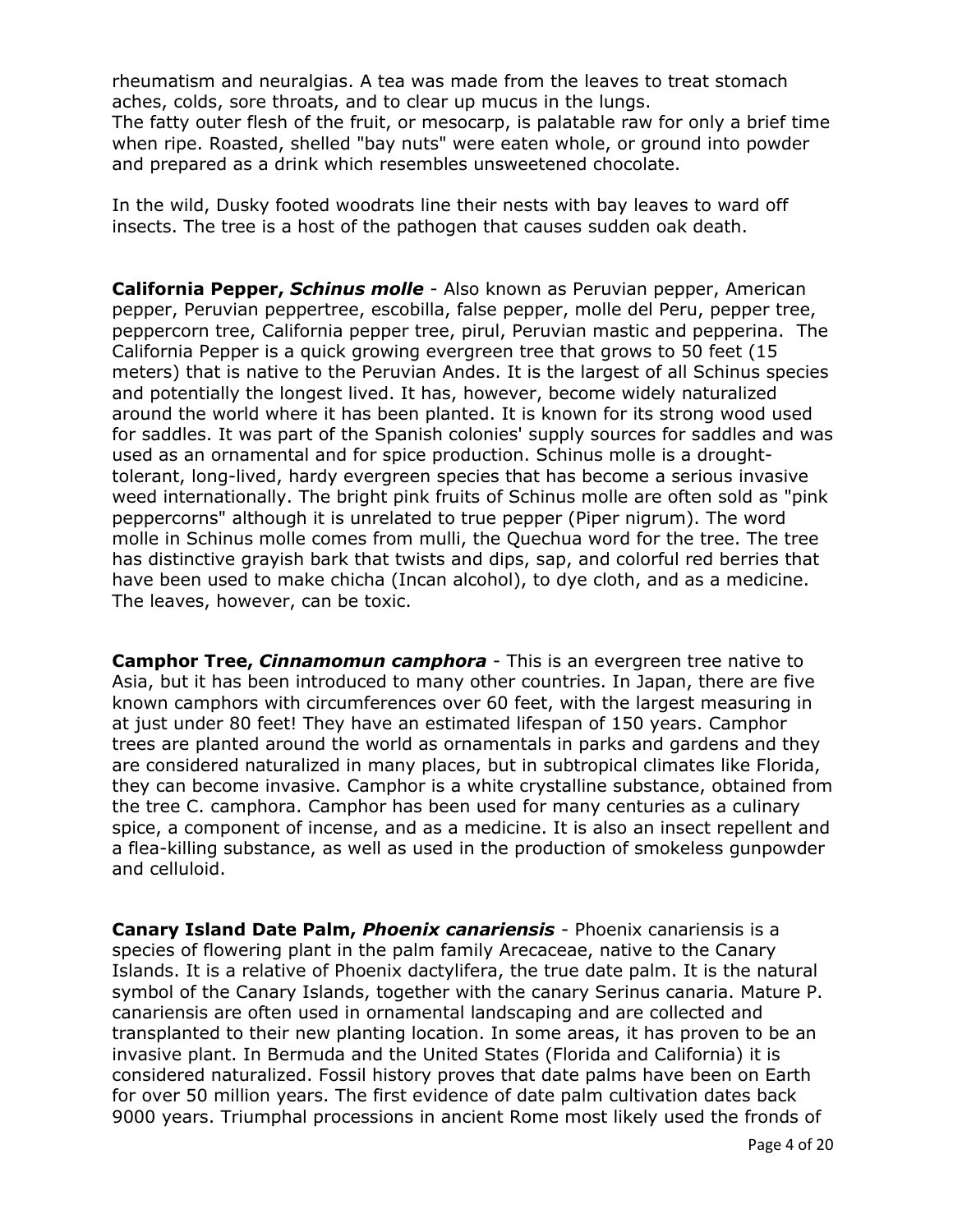the date palm to symbolize victory. Dates were introduced to California and Mexico by the Spaniards in 1765. One cultivar sprouted from a seed that was 2000 years old, giving the date palm the record for the oldest viable seed in the world. Reflecting the maritime trading heritage of Britain, imported chopped dates are added to, or form the main basis of a variety of traditional dessert recipes including sticky toffee pudding, and date and walnut loaf. Dates are mentioned more than 50 times in the Bible and 20 times in the Qur'an. Many Jewish scholars believe that the "honey" reference in the Bible to "a land flowing with milk and honey" (Exodus chapter 3) is actually a reference to date "honey", and not honey from bees. In Islamic culture, dates and yogurt or milk are traditionally the first foods consumed for Iftar after the sun has set during Ramadan.

**Canary Island Pine,** *Pinus canariensis* – This is a large evergreen tree native to the outer Canary Islands in the Atlantic Ocean. It is one of the most drought tolerant conifers, existing in climates with as little as 7.9 inches (200 mm) of rainfall annually. It is the tallest tree in the Canary Islands, but due to overcutting in the past, not many of the largest trees remain. In its native habitat, it serves as an important part of the island water cycle, where the extremely long needles trap condensation from the moist air coming off the Atlantic and drop it onto the soil, where it is quickly absorbed and filters down to the aquifers. The Canary Island Pine is a popular ornamental street tree around the world due to its drought tolerance and impressive height.

**Carob Tree,** *Ceratonia siliqua*. Native to Northeastern Africa, this evergreen tree can grow up to 40 feet tall. Female trees produce brown, flattened legumes. The fruit is high in sugar and protein. The seeds, which are uniform in size and weight (about 5 seeds per gram), were the original jeweler's carat weight. The fruit is processed into flour and used as a chocolate substitute in candy.

**Catalina Ironwood,** *Lyonothamnus floribundus ssp. Asplenifolius* - This is an attractive and unique tree with fern-like fringy leaves native to the Channel Islands off California. In ornamental landscapes, it is a fast-growing tree that can reach heights of 25 feet to 50 feet tall with a tall and upright form, but if alternate shoots are not trimmed off the trunk, it may end up with many trunks and a large canopy of 25-35 feet. Creamy white flowers appear in early spring. The leaves are especially appealing, often pinnately divided into 3-7 leaflets with deeply lobed margins.

**Chinese Elm,** *Ulnus parvifolia* - Native to Asia, this is a small to medium deciduous or semi-deciduous (rarely semi-evergreen) tree growing to 33-59 feet (10–18 meters) tall and 49-66 feet (15–20 meters) wide with a slender trunk and crown. It is a perfect shade tree where there is limited space for the trunk. It is also called the Lacebark because of its distinctive lacey bark. Elms, hickory and ash all have remarkably hard, tough wood that has made them popular for use as tool handles, bows and baseball bats. Chinese elm is considered the hardest of the elms. It is highly resistant, but not immune to Dutch Elm Disease. Dutch Elm Disease was inadvertently introduced to North America when a shipment of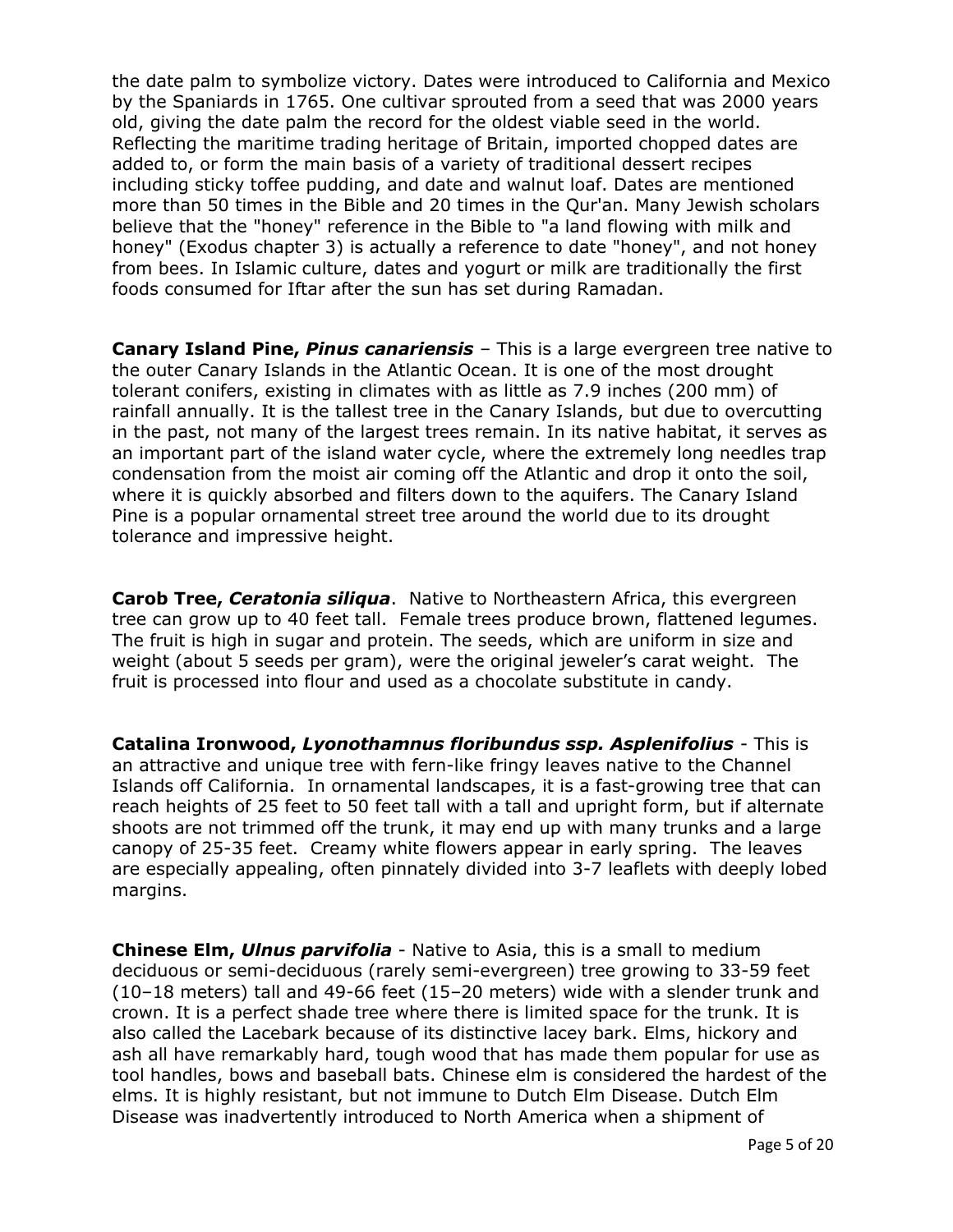diseased elm carrying Elm Beetles was accepted in NY in 1928. The disease was mainly contained to within 150 miles of NYC with quarantine and sanitation until 1941, when war demands took away the funding. The disease then spread rapidly, killing 75% of an estimated 77 million trees by 1990 (an estimated 58 million trees).

**Chinese Fan Palm,** *Livistona chinesis* - The Chinese fan palm or fountain palm, is a species of subtropical palm tree of east Asia. Because it is native to southern Japan, Taiwan, and the Ryukyu Islands, it is sometimes called a Japanese fan palm. The palm can attain heights of about 30 to 50 feet (9 to 15 m) and a spread of 12 feet (4 m). The leaves are fan shaped. This palm is cultivated worldwide as an ornamental.

**Chinese Pistache,** *Pistacia Chinesis* - NOT related to the pistachio, this tree is a member of the cashew family. Native to China, it is popular as an ornamental for its spectacular fall foliage and its drought/frost/sun/soil tolerance. The trees occur as either male or females, but the females are sometimes avoided due to their clumps of berries they can drop profusely in the fall. The pollen given by the males is an allergen to many people. Both males and females provide spectacular fall foliage before dramatically dropping their leaves.

**Chinese Tallow –** *Triadica sebifera* **-** Common names are: Chinese tallow tree, popcorn tree, chicken tree, Florida aspen, Vegetable tallow, and white wax berry. Chinese Tallow is native to China, grows 30-40 feet tall, is deciduous, and provides fall color. The tree, however, is invasive and invades wildland areas and rapidly replaces the natural communities. Originally planted as a shade tree in urban areas, it can threaten wildlife habitat and crowd out native vegetation. It is only beginning to invade riparian areas of California, but is considered a major invasive species in the south.

**Coast Live Oak,** *Quercus agrifolia*, is a beautiful evergreen oak that grows predominantly west of the central valleys, as far north as Mendocino County, and as far south as northern Baja California in Mexico. This tree typically has a trunk with many branches and reaches a mature height of 35-100 feet. Some specimens may attain an age exceeding 250 years, with trunk diameters up to three or four meters. Its form is highly variable, making it sometimes difficult to identify, and younger trees are often shrubby. The trunk, particularly for older individuals, may be highly contorted, massive, and gnarled. The Coast Live Oak is one of the only California native oaks that thrives in the coastal environment, although it is rare on the immediate shore. It enjoys the mild winter and summer climate afforded by ocean proximity, and it is somewhat tolerant of aerosol-borne sea salt. The coastal fog supplies relief from the rainless California summer heat. Due to its versatility and tolerance, as well as its tall and stately nature, the Coast Live Oak is widely planted in urban and suburban areas. It is also well documented that the Coast Live Oak takes in a larger percentage of toxins and pollutants from the environment than many other trees, and therefore is ideal in city settings. There is a movement currently to re-oak California with Coast Live Oaks.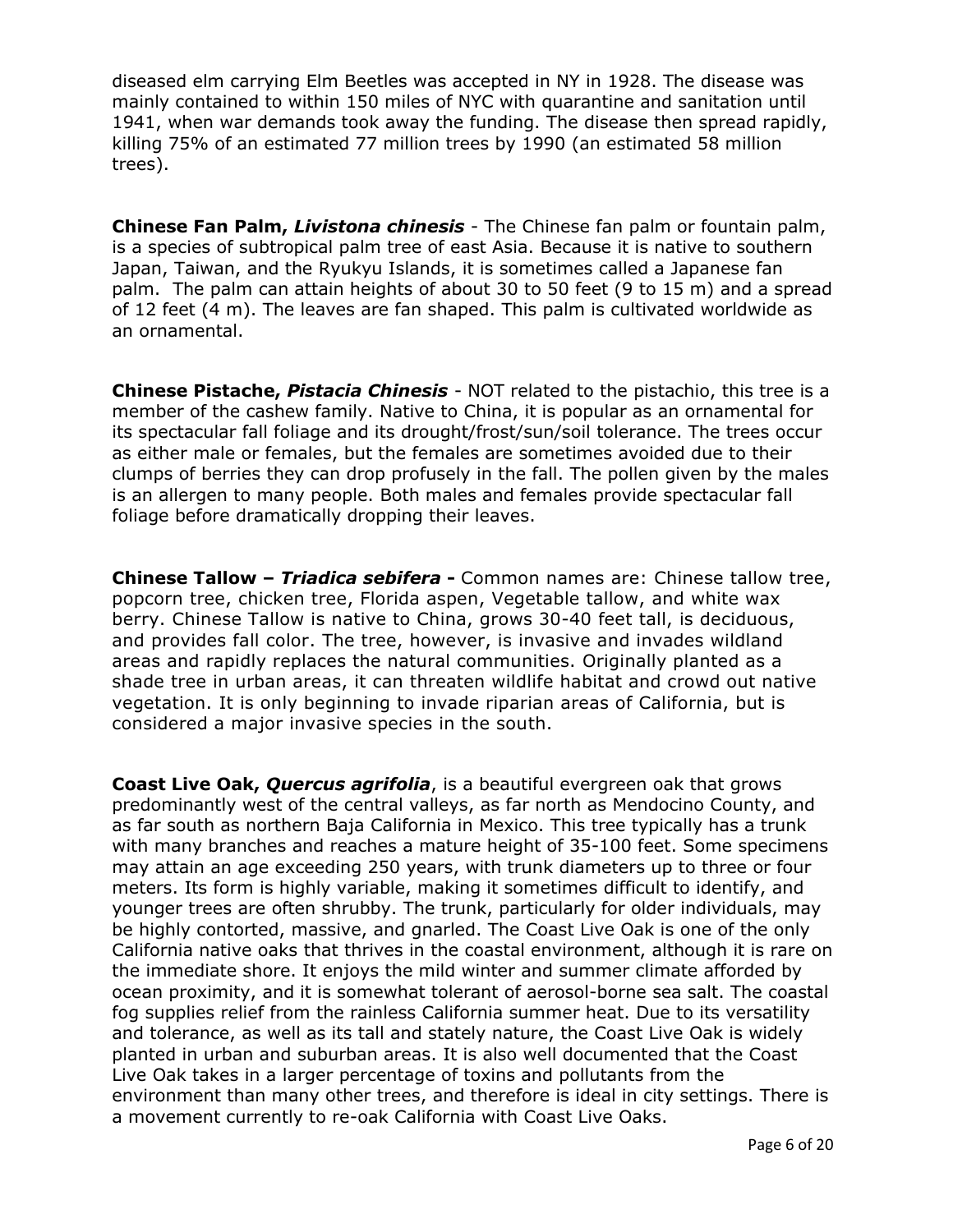The Spanish name for this tree is 'encinas' and it has given name locations to many locations throughout this state. Even one of Sunnyvale's first names was Encinal which means Oaks (The others being 'Murphy Station' and 'City of Destiny'). The post office on Fremont Avenue is called Encinal Station.

**Coast Redwood,** *Sequoia sempervirens* - One of three trees in the Cypress family classified as Redwoods (due to reddish bark). The other two are the Giant Sequoia (Sequoiadendron giganteum) and the Dawn Redwood (Metasequoia glyptostroboides). The Giant Sequoia are the largest trees in the world and are found on the west slope of the Sierra Nevada. The Dawn Redwood was thought to be extinct until it was discovered flourishing in the 1940's in China. The Dawn Redwood is deciduous in its native habitat, unlike the other two. All three species are remnants of a vast prehistoric forest of conifers that covered much of North America and Europe until the last ice age limited their range.

The amazing Coast Redwood trees can live over 2000 years and obtain heights of almost 400 feet. They are the tallest living things on earth and one of the fastest growing conifers. Redwood fossils date back more than 200 million years. In reference to their longevity, the name "sempervirens" means always flourishing. The Coast Redwood is home only on the Pacific Coast, from Monterey to Southwest Oregon, ideally in deep valleys and gullies with year-round streams and heavy fog. Redwood bark is very thick and fire resistant. The lumber has been used as railroad ties and trestles due to its resistance to rot (due to terpenoids and tannins). Due to heavy logging, only 5% of the original old-growth forest remains. There are approximately 230 known albino redwoods in California that completely lack chlorophyll but can survive when fed nutrients from other trees through the interlaced root network.

**Copper Beech,** *Fagus sylvatica purpurea* - Native to Europe, this beautiful tree is used worldwide as an ornamental for its unique foliage that begins orangeycopper, then holds a deep plum-wine color all summer long before going fiery again in the last gasps before winter. The European Beech is often chosen over the American because it is faster growing - it will grow in 30 years to the same size that the American grows in 40. It is a tree that has a long maturation period, and a crop of beech nuts won't appear on the tree until 30 years have passed. The copper beech will gradually grow to occupy great space, with a mature tree topping out over 50 to 70 feet tall and almost as wide, but specimens have been found that were over 100 feet tall. The wood it produces is good for everything except heavy structural support.

**Cork Oak,** *Quercus suber* - This gorgeous, long living tree is the source of the cork harvested for wine bottles, flooring, and many other products. Native to the Mediterranean region, its thick, insulating bark protects it from forest fires. Cork oaks commonly live more than 200 years. The largest and oldest living specimen is a tree in Spain that is dated at 234 years old and requires five people holding hands to encircle it. Virgin cork (or 'male' cork) is the first cork cut from generally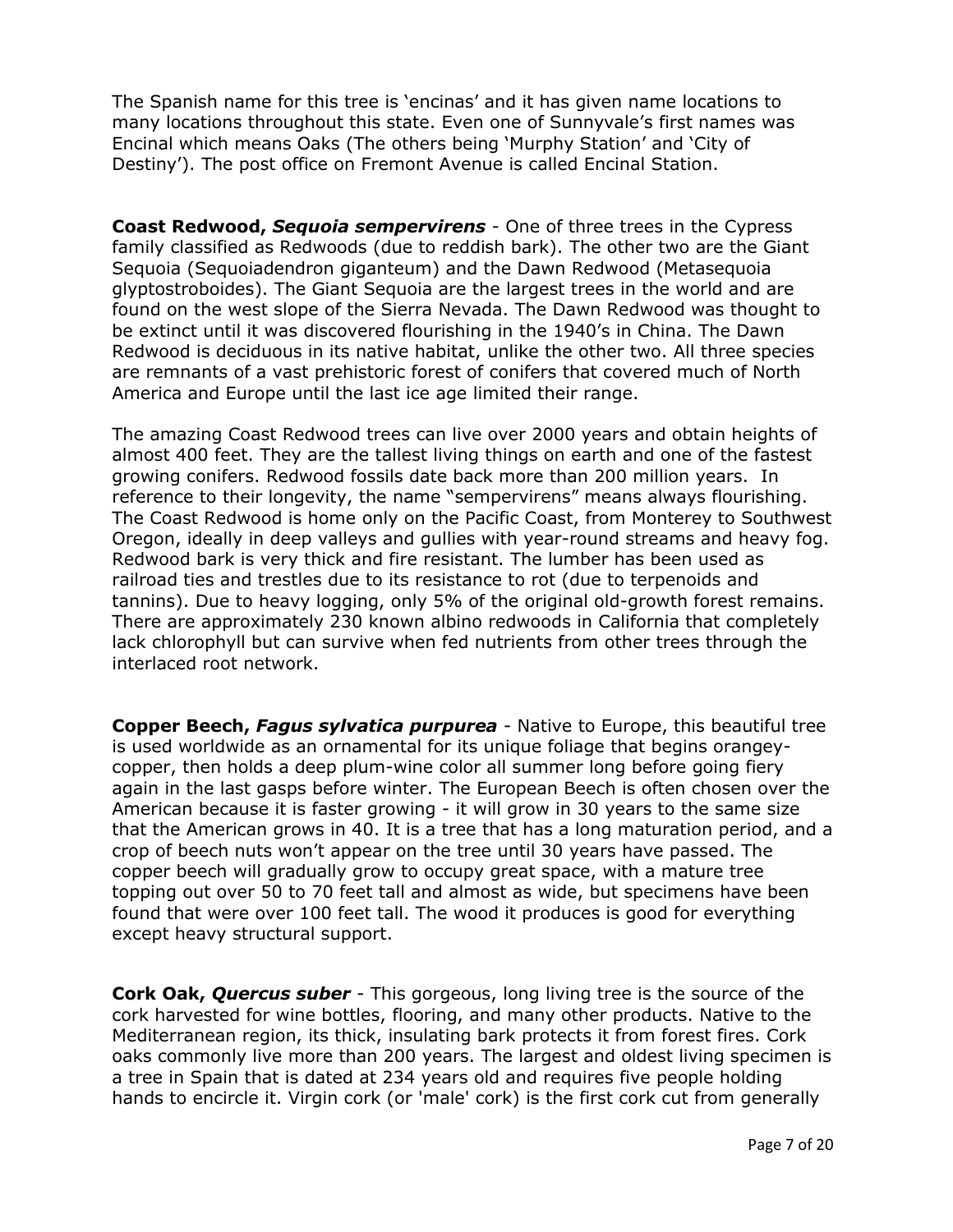25-year-old trees. Another 9 to 12 years is required for the second harvest, and a tree can be harvested about twelve times in its lifetime. Cork harvesting is done entirely without machinery, being dependent solely on human labor. The cork left after stoppers have been made is used to make a wide range of products, including insulation panels, floor and wall tiles and sound-proofing in the car industry, as well as for handicrafts and artistic uses. The thick bark is the tree's adaptation to the endemic forest fires of its native habitat. When such a fire occurs, the bark protects the tree, and it merely has to regrow the canopy.

**Crape Myrtle,** *Lagerstroemia* - Over 50 varieties of this beautiful flowering tree exist, with long lasting flowers ranging from white, yellow, to pink, purple and red and even blue. Native to Southeast Asia, Australia and Oceania, these trees are planted worldwide as ornamentals. They can be from 1 - 100 feet tall and are extremely variable in appearance. They can be pruned into all kinds of shapes and sizes and make wonderful living screens and fences.

**Dawn Redwood,** *Metasequoia* - A fast-growing deciduous tree, one of three species of conifers known as redwoods, and the sole living species in its genus. It is native to Lichuan county in Hubei province, China. Although the shortest of the redwoods, it grows to at least 165 feet (50 meters) in height. Local villagers refer to the original tree from which most others derive as Shui-sa, or "water fir", which is part of a local shrine. Until 1944 it was believed to be extinct, but then a vast forest of the trees was discovered in remote China. It differs from the two other species of Redwoods in that it loses its needles in the winter and often resembles a dead tree until growth resumes in spring. Not all Dawn Redwoods outside of China lose their needles, and it is thought that the northern latitude and the quality or angle of sunlight play a role in this. The dawn redwood has become a popular ornamental and somewhat of a novelty tree, with examples found in various parks in a number of countries.

**Deodar Cedar***, Cedrus deodara* - Also known as the Himalayan cedar, it is a species of cedar native to the Himalayas. It grows at altitudes of 1,500–3,200 m (5,000–10,000 ft). It is a large evergreen coniferous tree reaching 130-160 feet  $(40-50 \text{ m})$  with a trunk up to 10 feet  $(3 \text{ m})$  in diameter. It has a conic crown with level branches and drooping branchlets. The botanical name, which is also the English common name, derives from the Sanskrit term *devadāru*, which means "wood of the gods", a compound of *deva* "god" and *dāru* "wood and tree."

Deodar is in great demand as building material because of its durability, rotresistant character and fine, close grain, which is capable of taking a high polish. Despite its durability, it is not a strong timber, and its brittle nature makes it unsuitable for delicate work where strength is required, such as chair-making.

The inner wood is aromatic and used to make incense. Inner wood is distilled into essential oil. As insects avoid this tree, the essential oil is used as insect repellent on the feet of horses, cattle, and camels. It also has antifungal properties and has some potential for control of fungal deterioration of spices during storage. The outer bark and stem are astringent. Cedar oil is often used for its aromatic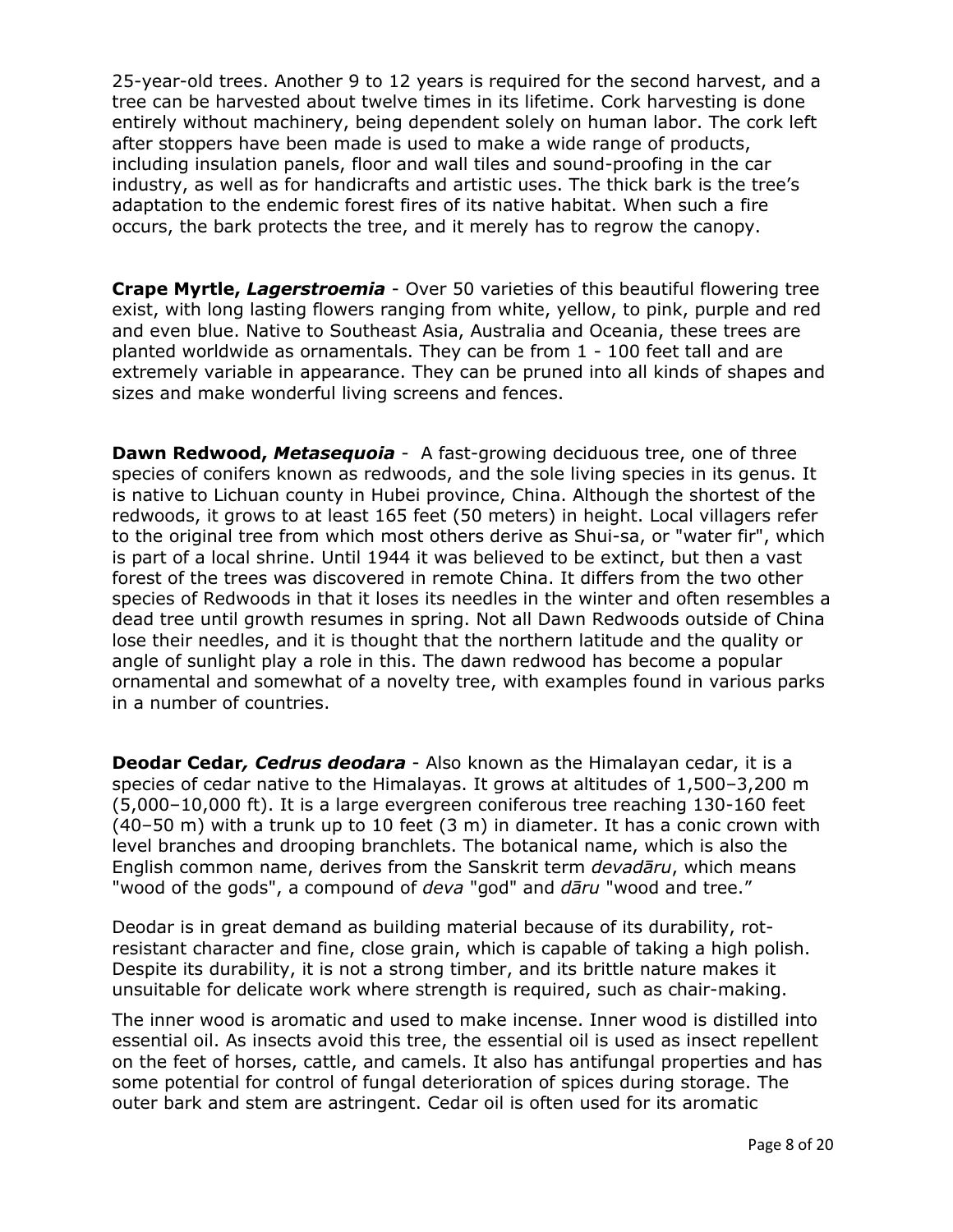properties, especially in aromatherapy. Its applications include soap perfumes, household sprays, floor polishes, and insecticides.

**Douglas Fir,** *Pseudotsuga menziesii* - The Douglas fir is an evergreen conifer species in the pine family, Pinaceae. It is native to western North America and is also known as Douglas-fir, Douglas spruce, Oregon pine, and Columbian pine. Despite its common names, it is not a true fir (genus *Abies*), spruce (genus *Picea*), or pine (genus *Pinus*). It is also not a hemlock; the genus name P*seudotsuga*  means "false hemlock".

Douglas fir is native and can be found along the coast from Central California to Canada. Douglas-firs are medium-size to extremely large evergreen trees, 70-330 feet (20–100 m) tall and up to 8 feet (2.4 m) in diameter. The largest coast Douglas-firs regularly live over 500 years, with the oldest specimens living for over 1,300 years. Douglas fir grows tall and straight. In fact, it is the tallest conifer in the Northwest, growing to over 300 feet (90 meters). Only redwoods in California grow to a greater height. Douglas fir is also the most common and widely distributed species in the Pacific Northwest. It thrives in direct sunlight but is shade intolerant. It naturally propagates from seeds on bare ground in areas destroyed by fire. Douglas fir is an important timber tree because its strength makes it ideally suited for structural timbers and framing lumber in home construction. Douglas fir is also a popular Christmas tree.

As the scientific name indicates, Douglas fir is not classified as a fir (Abies). It has been called a pine, hemlock and spruce. It is more closely related to the larch than any of these. Its scientific name changed 21 times as botanists attempted to determine the correct classification for the species. Although it has blisters in its bark like the true firs, in many other respects it is quite unlike the firs. The cones look more like hemlock or spruce cones than fir cones. But other differences clearly distinguish it from the hemlocks and spruces.

Douglas Fir cones are unique and can be used to quickly identify the tree. Legend says that a long time ago there was a large fire in the forests of the west. Many animals were running around frantically trying to escape the flames. Tiny mice, not fast enough to outrun the fire, were trying to find shelter in various trees. The mice approached many trees asking for their help and were continuously denied. Finally, they approached the large and mighty Douglas fir tree and asked if they could take shelter amongst its branches. The Douglas fir agreed to help the mice and allowed them to hide in its cones. The mice survived the fire, and to this day, if you examine a Douglas fir cone you can see the tails of the mice sticking out of the scales of a cone.

**Eucalyptus** – see Southern Blue Gum Eucalyptus

**European Hornbeam,** *Carpinus betulus* - A European hornbeam is native to Western Asia and central, eastern, and southern Europe, including southern England. It requires a warm climate for good growth and occurs only at elevations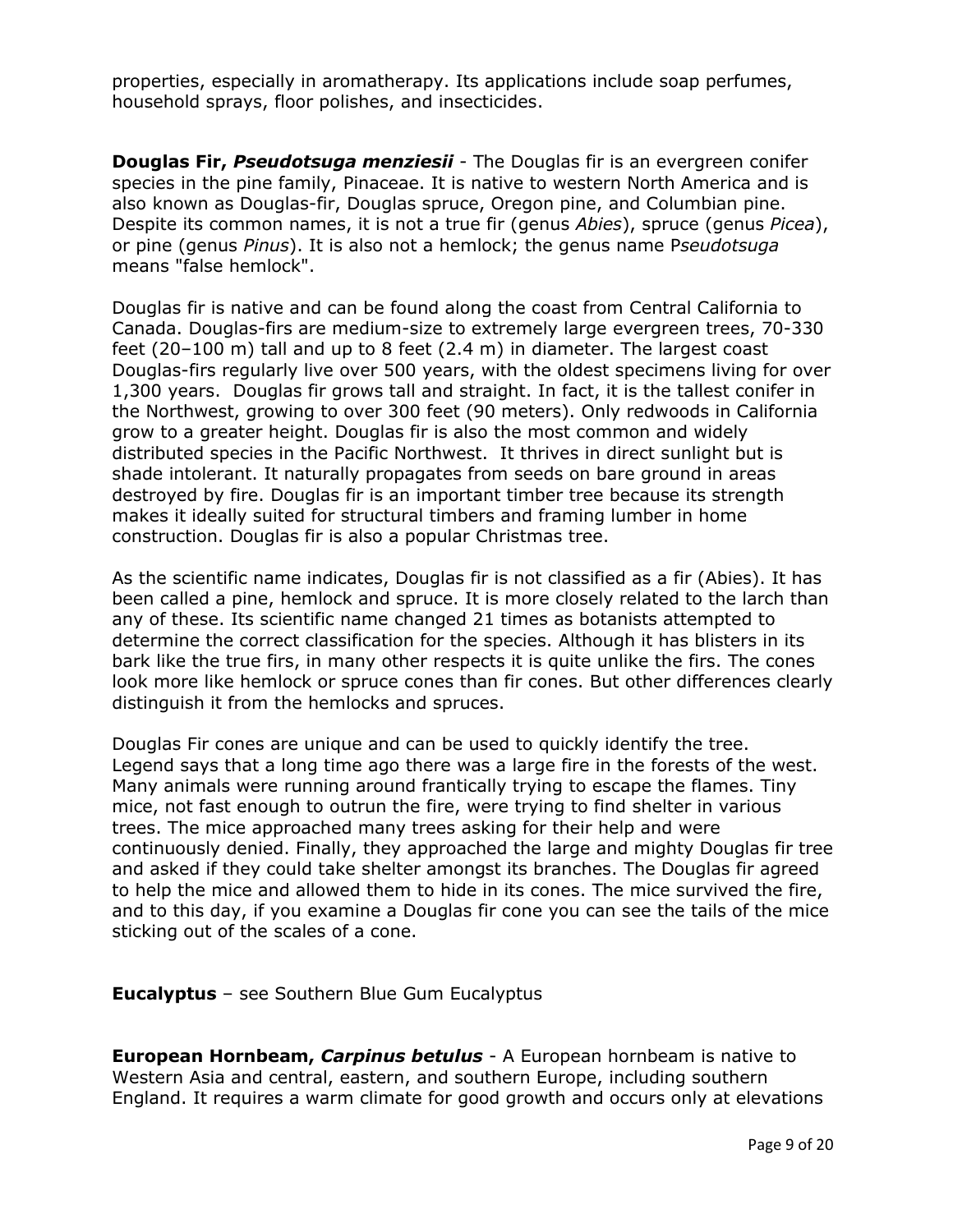up to 1969 feet (600 meters). It grows in mixed stands with oak, and in some areas, with beech. Hornbeam was also known as 'Yoke Elm'. The wood is heavy and hard and is used for tools and building construction. It also burns hot and slowly, making it very suitable for firewood.

**Ginkgo,** *Ginkgo biloba* - This is a very special and unique tree, also called the maidenhair tree. Each individual tree can live up to 3000 years, and the species has existed since the time of the dinosaurs. Fossilized ginkgo leaves date back to 270 million years ago! The leaves are unique amongst trees in the lack of a central vein. This tree survives and adapts well, tolerating heat, air pollution and soil salt. The female trees drop ginkgo nuts - some people consider the nuts to have an unpleasant odor, and some people consider them a delicacy. Ginkgo trees offer a lovely rippling effect with wind and turn dramatic yellows in the fall.

**Golden Raintree***, Koelreuteria paniculata* - Common names include goldenrain tree, golden raintree, pride of India, China tree, and the varnish tree. A species of flowering plant, it is native to eastern Asia, China and Korea. It was introduced in Europe in 1747, and to America in 1763, and has become a popular landscape tree worldwide. It is a small to medium-sized deciduous tree growing up to 23 feet (7 m) tall, with a broad, dome-shaped crown. The leaves are pinnate and the flowers are yellow, with four petals. The fruit is a three-part inflated bladderlike pod that is green, then ripening from orange to pink in autumn. It contains several dark brown to black seeds. It is popularly grown as an ornamental tree in temperate regions all across the world because of the aesthetic appeal of its flowers, leaves and seed pods.

**Holly,** *Ilex* - Holly is a genus with 560 species of evergreen or deciduous trees, shrubs, and climbers from tropics to temperate zones worldwide. The *Ilex aquifolium*, the common European holly, is used in Christmas decorations and cards. Plants in this genus have simple, alternate glossy leaves, frequently with a spiny leaf margin. The inconspicuous flower is greenish white, with four petals. They are generally dioecious, with male and female flowers on different plants. The fruits ripen in winter and thus provide winter color contrast between the bright red of the fruits and the glossy green evergreen leaves. The fruits are generally slightly toxic to humans but they are an important food source for birds and other animals, which help disperse the seeds.

**Holly Oak,** *Quercus ilex* (also known as holm oak). Native to the Mediterranean, this is one of the most widely planted non-native oaks in California. The wood from these trees is hard, tough, and perfect for general construction. These are one of the top three trees used for truffle orchards. The acorns are also an important food for pigs in the Iberico ham industry in Spain.

**Honey Locust,** *Gleditsia Triacanthos* - Although native to moist river valleys in North America, in many places in the US and especially in Australia, it is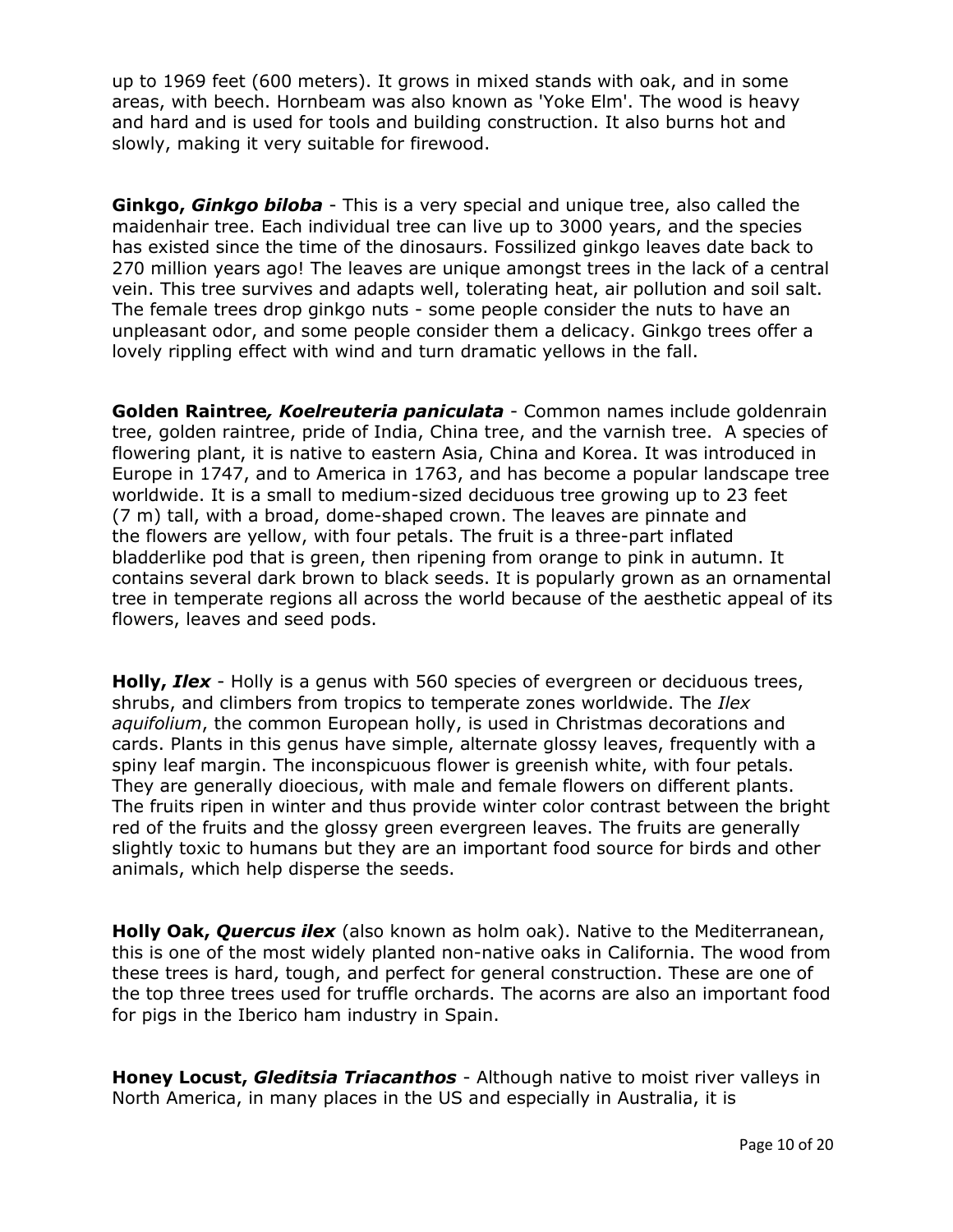considered invasive, due to its extreme tolerance, easy transplantation and weedlike growth in sub-tropical climates. It is a relatively short-lived tree (around 120 years), but it is popular as an ornamental, due to its unique yellowish coloring, fringy leaves, interesting zig-zag branch pattern and immense shade from mature trees. The name stems from the sweet legume pulp found in the seed pods that were both food and medicine for Native Americans. There is currently a niche market for honey locust furniture.

**Italian Alder***, Alnus cordata* is a tree or shrub species belonging to the birch family Betulaceae, and native to Italy. See Alder.

**Italian Cypress,** *Cupressus sempervirens* - Also known as Mediterranean cypress, this Mediterranean tree is long-lived with slim, dark green appearance. It has highly scented and durable wood. The tree is often used as as an accent tree or for screening.

**Italian Stone Pine,** *Pinus pinea* - A tree prehistorically native to Africa, when the climate was less arid, but is nowadays considered native to the Mediterranean. It has also become naturalized in areas as diverse as North Africa, the Canary Islands, South Africa and New South Wales. Recognized by its umbrella-like canopy and its edible pine nuts, Stone pines are widespread in horticultural cultivation as ornamental trees, planted in gardens and parks around the world. They are notable amongst pine trees as having the longest maturation rate for their cones with the pine nuts of three years. The tree is among the symbols of Rome, where many historic Roman roads, such as the Via Appia, are embellished with lines of stone pines. Stone pines were planted on the hills of the Bosphorus strait in Istanbul for ornamental purposes during the Ottoman period. In the 1700s, they were introduced as an ornamental tree to other Mediterranean climate regions of the world and are now often found in gardens and parks in South Africa, California, and Australia.

**Jacaranda,** *Jacaranda mimosifolia* – A genus of 49 species of flowering plants in the family Bignoniaceae, it is native to tropical and subtropical regions of Mexico, Central America, South America, Cuba, Hispaniola, Jamaica, and the Bahamas. This magnificent South American tree was first brought to South Africa in 1880 to add a splash of ornamental color to the dusty palette of the savannah, but it became so comfortable there that it is now considered invasive. In the native habitat, they are deciduous, not because of cold winters, but because of the monsoonal wet and dry seasons. They briefly drop their leaves at the end of the dry season, then leaf up again when the rains come. Trees vary greatly in form, from being shrublike to 100 foot tall trees, with blue to blue-purple flowers. White flowers are also possible, although extremely rare. Several species are widely grown as ornamental plants throughout the subtropical regions of the world, valued for their intense flower displays. The most often seen is the Blue Jacaranda, Jacaranda Mimosifolia. The generic name is also used as the common name.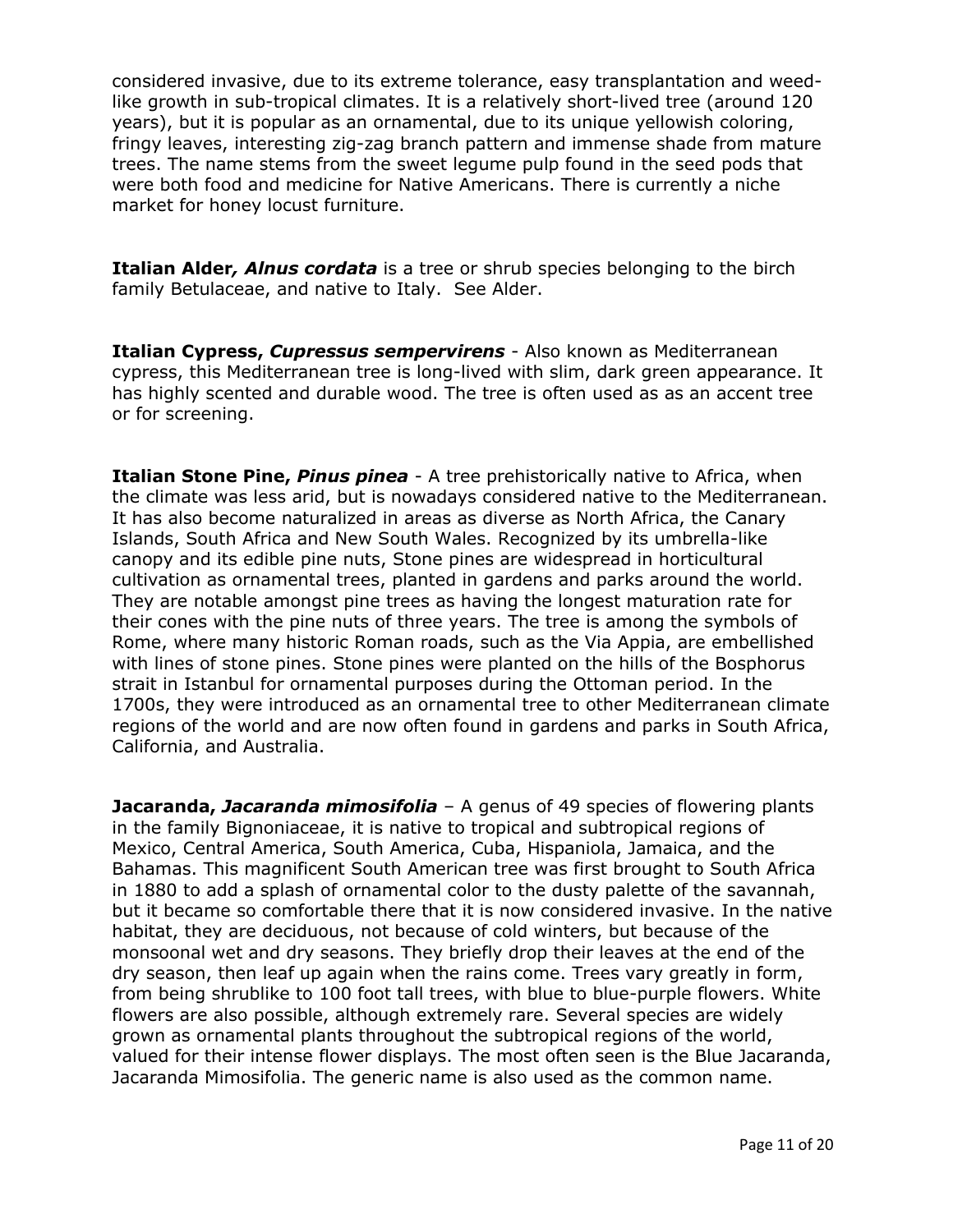**Japanese Black Pine, Pinus thungergii** - This tree is native to coastal areas of Japan and South Korea. This is a widely adapted plant with dark green foliage. Black pines can reach the height of 130 feet (40m), but rarely achieve this size outside its natural range. Bark is gray on young trees, changes to black and plated on larger branches and the trunk, becoming quite thick on older trunks. Because of its resistance to pollution and salt, it is a popular horticultural tree. In Japan it is widely used as a garden tree both trained as Niwaki and untrained growing as an overstory tree. The trunks and branches are trained from a young age to be elegant and interesting to view. It is one of the classic bonsai subjects.

## **Japanese Fan Palm,** *Livistona chinesis* – See Chinese Fan Palm

**Japanese Flowering Cherry, Prunus serrulata** - These are very beautiful and iconic trees, but also prone to diseases and pests. They are bred for their flowers, not fruit, so while considered an ornamental, many of them actually produce small, bitter fruit that humans don't eat, but birds like. In Japan, they are often planted in parks and other public spaces and tend to attract crowds during their spectacular blooming period, which can be as short as one week or up to a month. Cherry blossom festivals in Japan also tend to be solemn occasions, where people think about the brief and ephemeral qualities of life as symbolized by the shortlived colorful eruption of the trees. They are often featured in Eastern art and poetry. However, they do not traditionally appear in private gardens, where plants are chosen for their year-round appeal. The trees themselves are short-lived as well, with most species surviving under 40 years. With over 100 cultivars, these trees have had an amazing amount of diversity bred into the petals. They range from simple, single and somewhat sparse blossoms to dense, double, and spectacular blossoms. The blossoms themselves tend to change color, starting off at their darkest and fading.

**Japanese Maple,** *Acer palmatum* - This is an incredibly variable, much cultivated tree native to Japan. There are over 700 cultivars available, ranging from bonsai to bushes to small trees of all shapes and sizes, with many different attributes in their coloring and leaves. Japanese maples make good garden trees, as they are happy in containers (as long as they have a constant source of water). They also are excellent neighbors with companion plants due to their non-invasive roots.

**Japanese Pagoda Tree,** *Styphnolobium japonicum* – Despite its name, this tree is native to China and is also known as the Chinese Scholar Tree and honey tree. It is a popular ornamental tree in Europe, North America and South Africa, grown for its white flowers which bloom in late summer after most other flowering trees have long finished flowering. It grows into a lofty tree 33 to 66 feet (10–20 m) tall with an equal spread, and produces a fine, dark brown timber. The tree is deciduous, and forms seed pods that look like hanging beads. Its dried leaves constitute one of the 50 fundamental herbs used in Chinese medicine (huai hua mi). The Guilty Chinese Scholar Tree was a historic pagoda tree in Beijing, from which the last emperor of the Ming dynasty, Chongzhen, hanged himself.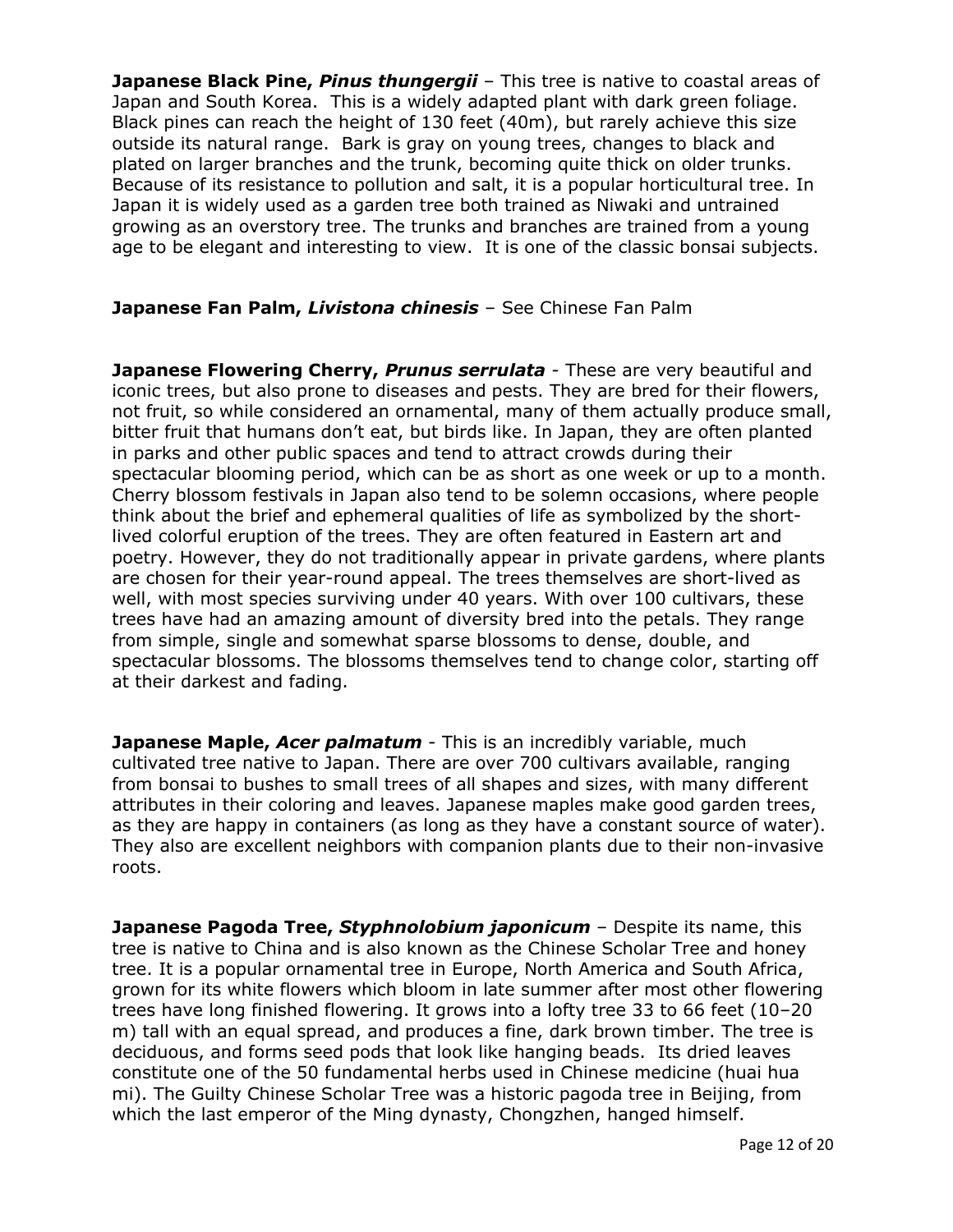**Liquidambar** *styraciflua* – Also known as American storax, hazel pine, bilsted, redgum, satin-walnut, star-leaved gum, alligatorwood, or simply sweetgum, this tree is native to the southeastern U.S. It is a fast-growing deciduous tree which provides welcome shade. It is one of the few trees that gives the west a true display of fall foliage, when the five-pointed, maple-like leaves change to vibrant colors of yellow, orange, red and brown. The liquidamber prefers deep, welldrained soil and abundant water. The tree drops prolific, spiked, seed capsules that can be dangerous, known as "pokey balls" to children or as spiked fruit that persists for a long time after being dropped by the tree. These are quite painful to walk on barefoot and can be dangerous even with shoes, as many rolled ankles and falls have been attributed to them. In fact, these trees are banned in many cities specifically for these reasons.

**Lombardy Poplar,** *Populus nigra "Italica"* - This is a species of cottonwood poplar native to Europe, Asia and northern Africa. It is a member of the willow family and is related to the famous 'quaking aspens' (Populus tremoides). This species of poplar is tall and thin, its shape is columnar. Lombardy poplar trees grow rapidly and can grow to a mature height of up to 60 feet, spreading around 12 feet. However, most are killed by canker disease within 15 years, so large specimens are hard to find. Despite its quick growth and attractive fall color display, Lombardy poplars have disadvantages, including the tree's susceptibility to diseases and pests.

**London Plane Tree,** *Platanus x acerifolia* - Having distinctive mottled trunks with large leaves similar to Maples, the London plane is very tolerant of atmospheric pollution and root compaction. For this reason, it is a popular urban roadside tree. It was planted extensively in Victorian times to weather the pollution of London. It is now extensively cultivated in most temperate latitudes as an ornamental and parkland tree. There are so many London Plane trees in New York City (over 10% of the city's trees), that it is now restricted for use as a street tree. It creates magnificent displays of foliage in mature trees. It is a hybrid of the western sycamore (Platanus occidentalis) and Platanus acerfolia. The London Plane and Western Sycamore are distinguishable from each other almost immediately by location, with California sycamores naturally growing only in wet areas and London plane trees almost exclusively planted in urban areas.

**Maple,** *Acer* **-** Acer is a genus of trees and shrubs commonly known as maples. The genus is placed in the family Sapindaceae. There are approximately 132 species, most of which are native to Asia, with a number also appearing in Europe, northern Africa, and North America. Only one species extends to the Southern Hemisphere. The maples usually have easily recognizable palmate leaves and distinctive winged fruits. Maple syrup is made from the sap of some maple species.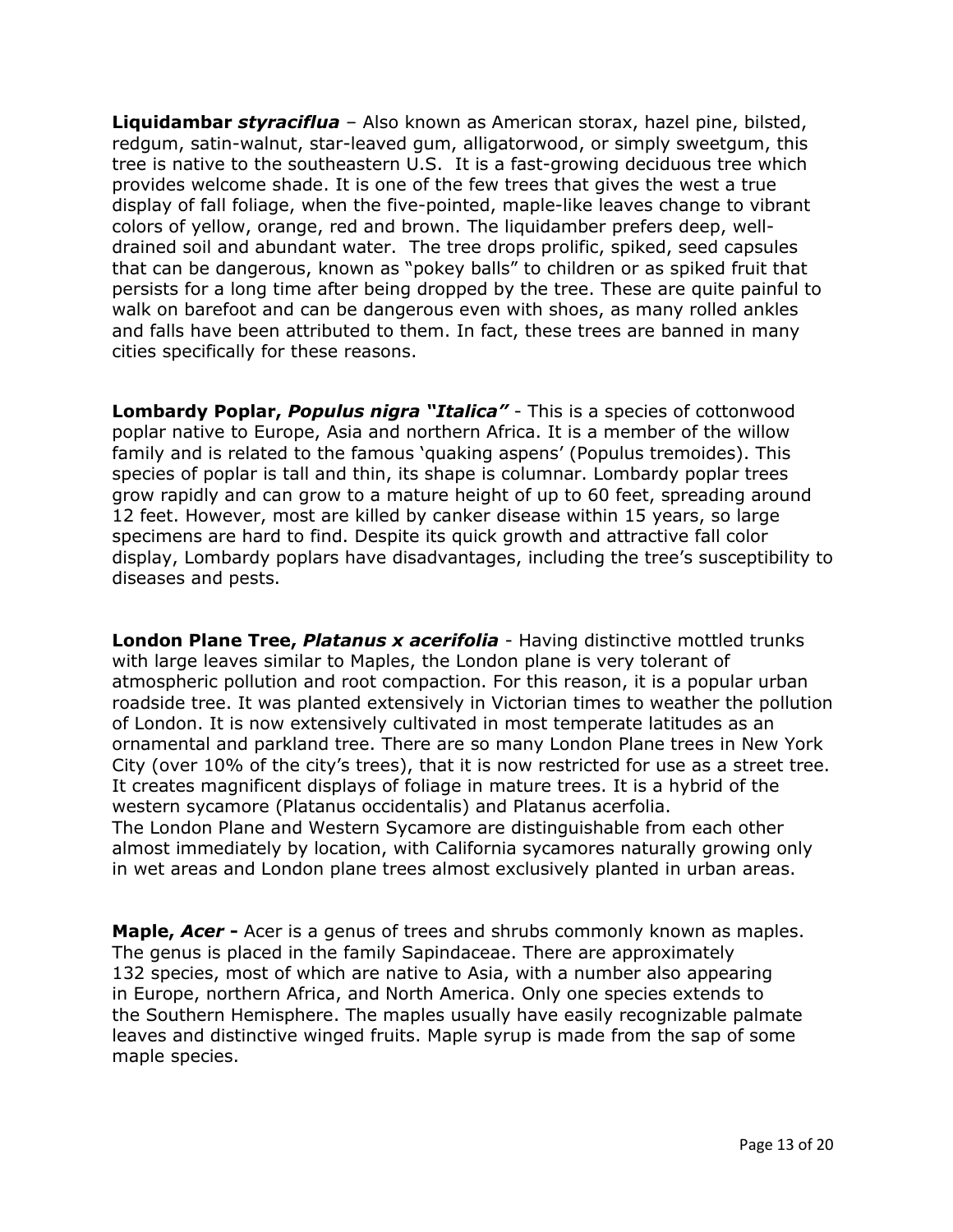Most maples are trees growing to a height of 30-140 feet (10–45 m). Others are shrubs less than 30 feet tall with a number of small trunks originating at ground level. Most species are deciduous, and many are renowned for their autumn leaf color, but a few in southern Asia and the Mediterranean region are evergreen. Most are shade-tolerant when young and are often riparian, understory, or pioneer species rather than climax overstory trees. There are a few exceptions such as sugar maple.

The distinctive fruits are called samaras, "maple keys", "helicopters", "whirlybirds" or "polynoses". These seeds occur in distinctive pairs each containing one seed enclosed in a "nutlet" attached to a flattened wing of fibrous, papery tissue. They are shaped to spin as they fall and to carry the seeds a considerable distance on the wind. People often call them "helicopters" due to the way that they spin as they fall. During World War II, the US Army developed a special airdrop supply carrier that could carry up to 65 pounds (29 kg) of supplies and was based on the maple seed.

**Mayten Tree,** *Maytenus boaria -* The Mayten Tree is native to waterways in arid and semiarid regions of Chile, Argentina, and Peru. The name "Maytenus" comes from 'mantun', the Mapuche Indian name for this species. The specific epithet 'boaria' meaning "of the cattle" is in reference to cattle's preference for the foliage of this plant as forage. A very attractive evergreen tree, it grows to about 30 feet tall and spreads to nearly an equal width with a rounded crown and weeping and pendulous branches of small bright green leaves that are held perpendicular to the stem. Tiny yellow flowers that appear in winter are inconspicuous and sometimes followed by small brown capsules containing red seeds. This plant makes it a good substitute for the Weeping Willow because it requires less water, and its roots are not invasive.

**Melaleuca,** *Melaleuca quinquenervia* - A genus of nearly 300 species of evergreen plants in the myrtle family, Myrtaceae, commonly known as paperbarks, honey-myrtles or tea-trees (although the last name is also applied to species of Leptospermum). They range in size from small shrubs that rarely grow to more than 3 feet high, to trees up to 100 feet. Their flowers generally occur in groups, forming a "head" or "spike" resembling a brush used for cleaning bottles, containing up to 80 individual flowers. Native mainly to Australia, Melaleucas are planted world-wide as ornamentals due to their adaptability, tolerance, and beauty. However, people living under them often find that they need constant maintenance, as they drop organic matter seemingly all year long. Most have distinct oil glands dotted in the leaves, making the leaves aromatic, especially when crushed.

**Mexican Fan Palm,** *Washingtonia robusta* - The Mexican fan palm or Mexican washingtonia, is a palm tree native to western Sonora and Baja California Sur in northwestern Mexico. It is grown as an ornamental tree, reaching 80-90 feet tall. Potential longevity may exceed 500 years in its native habitat. These palms have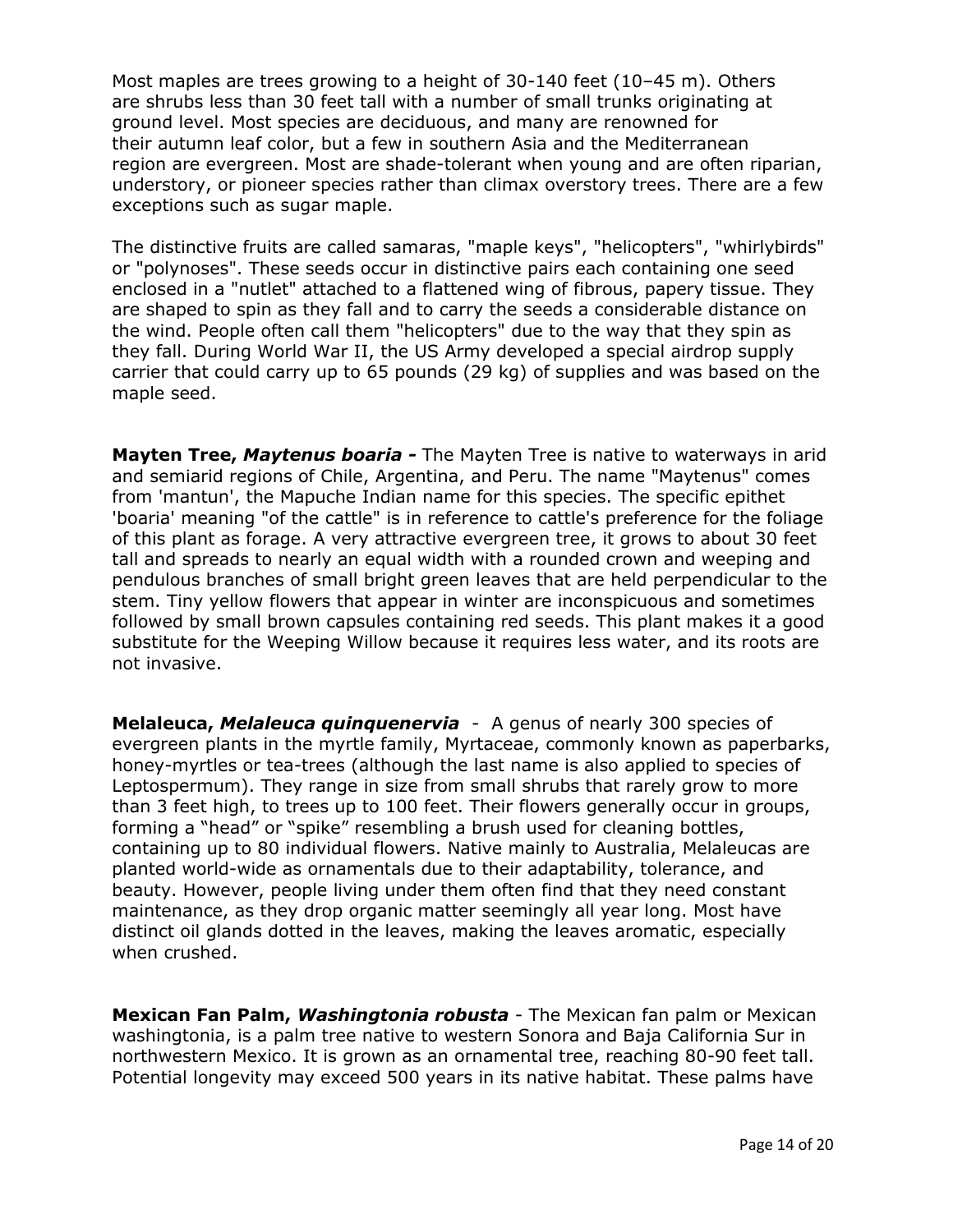been planted throughout California and can be seen in iconic images of Los Angeles.

**Monkey Puzzle Tree***, Araucaria araucana* - Also known as the monkey tail tree, piñonero, or Chilean pine, this is an evergreen tree native to central and southern Chile and western Argentina. Araucaria araucana is the hardiest species in the conifer genus Araucaria. Once established, these trees can live up to 1000 years. Because of the longevity of this species, it is described as a living fossil. It is also the national tree of Chile. It is often planted as an ornamental tree for its unique branches covered with scaly, triangular leaves resembling those of a succulent. Interestingly, each leaf has an average lifespan of 24 years.

The origin of the popular English language name "monkey puzzle" derives from its early cultivation in Britain, about 1850, when the species was still very rare in gardens and not widely known. Sir William Molesworth, the proud owner of a young specimen at Pencarrow garden near Bodmin in Cornwall, was showing it to a group of friends, one of them – the noted barrister and Benthamist Charles Austin – remarked, "It would puzzle a monkey to climb that". As the species had no existing popular name, first "monkey puzzler", then "monkey puzzle" stuck.

**Monterey Pine,** *Pinus radiata* - Native to central California and Mexico, these pine trees, like many others, need fire to open their cones and release the seeds. The wood is a medium softwood, and roots totaling 39 feet in length have been found. In Pacific Grove, wintering Monarch butterflies have been known to stay in a particular group of Monterey pines year after year. When exposed to the harsh temperatures, wind, and salt spray of the ocean, the Monterey pine may display stunted growth with gnarled branches.

**Norfolk Island Pine,** *Araucaria heterophylla* (synonym A. excelsa)- Native to Norfolk Island in the Pacific Ocean, this tree is both highly adaptable and highly resistant to salt. The tree has a symmetrical shape and is a slow growing tree that can reach up to 200 feet. Originally esteemed for a long and straight trunk, the wood was found to be too soft for use as ship masts. But the trees have luxurious foliage, and they were used as religious symbols by missionaries among Indigenous populations due to the branches forming what resembles a cross up on top.

**Ohio Buckeye,** *Aesculus glabra* - Also known as the horse chestnut, this tree played a role in the history of the American frontier and has become part of the cultural identity of people from Ohio. The first tree west of the Ohio River that was felled by a settler (in 1788) was said to have been a Buckeye. Carrying a Buckeye nut in one's pocket is said to bring good luck, and the tree has become so ingrained in Ohio folklore that both people from Ohio and the mascot of Ohio State University are Buckeyes. A native of the Midwestern and Great Plains states, trees found in the open may reach 60 feet tall by 30 feet wide, but as a native understory it is often half that size. As a member of the Horse chestnut Family, it is related to other Horse chestnuts and Buckeyes, including hybrids between the species.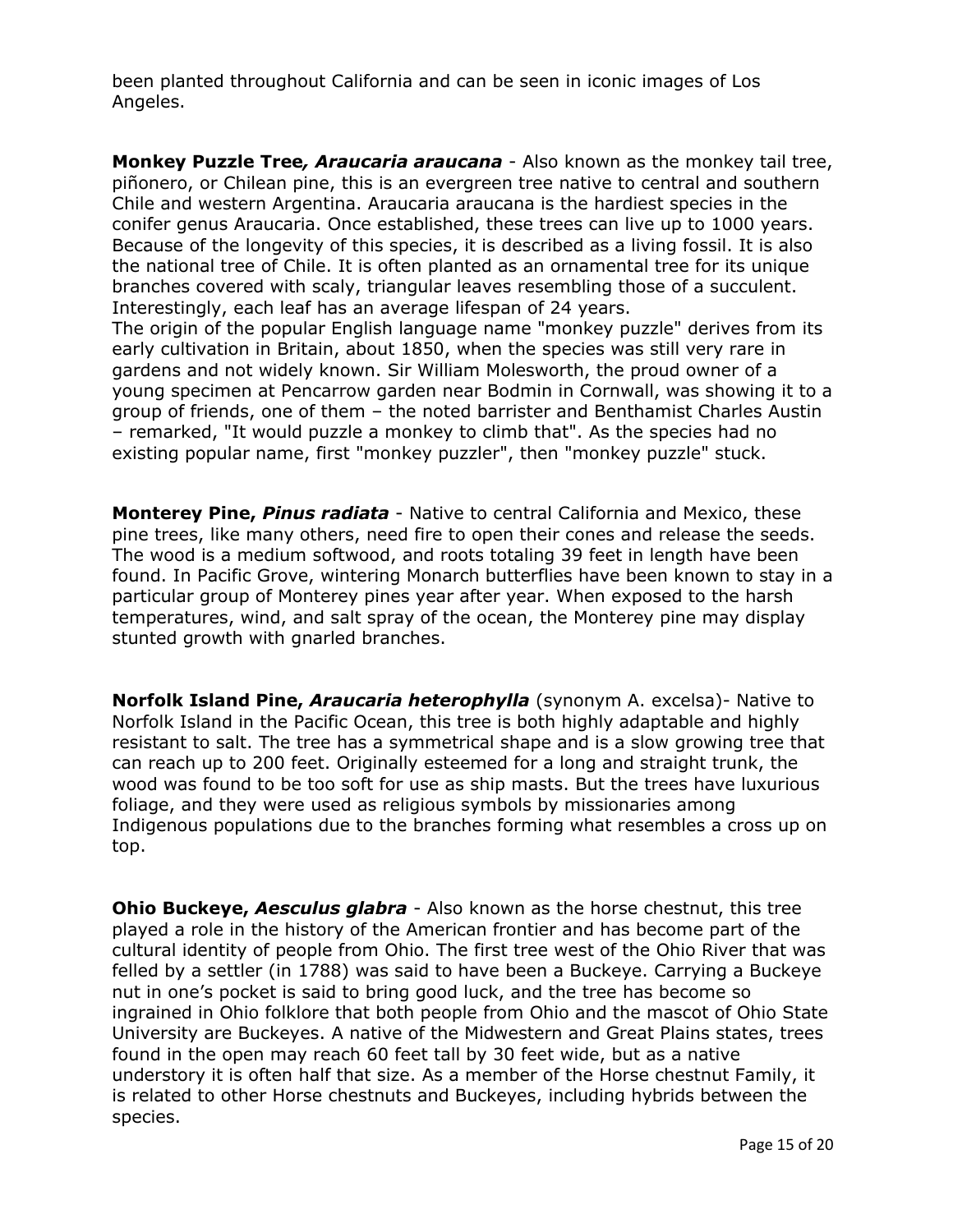**Pittosporum,** *Pittosporum* – The nearly 200 species in the genus Pittosporum occur in tropical and subtropical regions of the world. Most of California's pittosporum are from Australia and New Zealand. They have attractive evergreen foliage, with a variety of shapes and sizes. The name pittosporum comes from the Greek words for pitch and spore – the seeds are embedded in a resinous, viscous fluid that helps them stick to birds and be dispersed over great distances. This attribute has helped pittosporum to become naturalized weeds in California and elsewhere.

**Ponderosa Pine,** *Pinus ponderosa* - Commonly known as the ponderosa pine, bull pine, blackjack pine, western yellow-pine, or filipinus pine, it is a very large evergreen tree native to mountainous regions of western North America. It is the most widely distributed pine species in North America and succeeds in a variety of habitats. There are five subspecies, which have different ranges and characteristics, but all grow in an erect form.

The Ponderosa Pine was first documented in modern science in 1826 in eastern Washington near present-day Spokane (of which it is the official city tree).

The fire cycle for ponderosa pine is 5 to 10 years, in which a natural ignition sparks a low-intensity fire. Low, once-a-decade fires are known to have helped specimens live for half a millennium or more. The tree has thick bark and its buds are protected by needles, allowing even some younger individuals to survive weaker fires. In addition to being adapted to dry, fire-affected areas, the species often appears on the edges of deserts as it is comparatively drought resistant, partly due to the ability to close its leaf pores. It can also draw some of its water from sandy soils. Despite being relatively widespread in the American West, it is intolerant of shade.

**Purple Leaf Plum,** *Prunus cerasifera* - Also known as cherry plum, this tree is in the rose family. It is deciduous and grows up to 25 feet tall. In addition to purple foliage, the tree also produces small dark purple fruit. The fruit is sour and is often used in jams. Native to Southeast Europe and Asia. It is an ornamental tree with early flowering. Numerous cultivars have been developed.

**Raywood Ash,** *Fraxinus angustifolia* **subsp.** *oxycarpa* - Also known as claret ash, this is a cultivar of ash tree. The original seedling was discovered near a group of assorted ash trees in South Australia about 1910, and later grown at the nearby property. The tree was introduced to Britain in 1928 and to North America in 1956, although it did not become widely available there until 1979. The tree grows to around 40-60 feet (15–20 m) and has dark green leaves that turn to a dark claret in the autumn.

**Red Oak,** *Quercus rubra* - Commonly called northern red oak or champion oak, this is an oak in the red oak group. It is a native of North America, in the eastern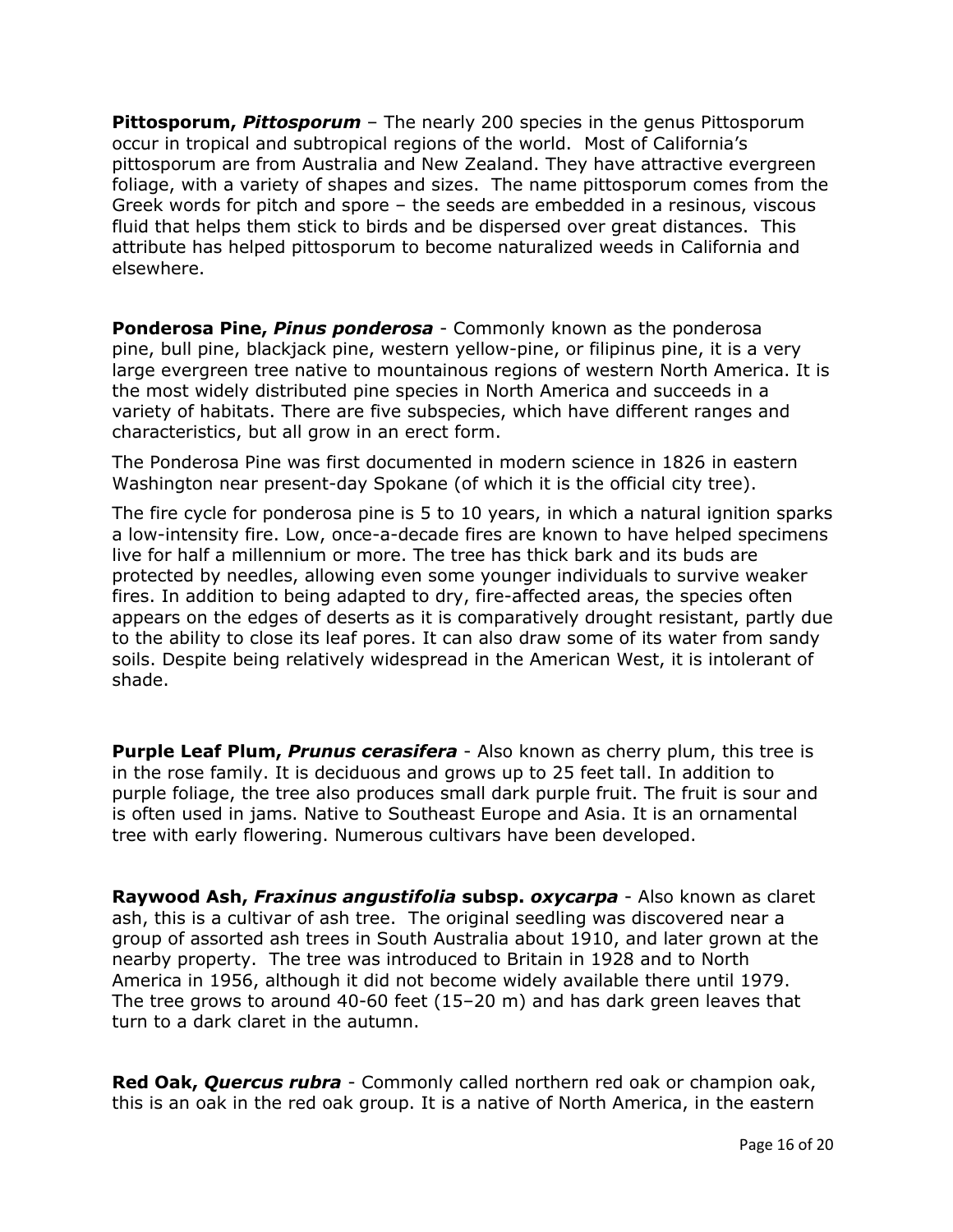and central United States and southeast and south-central Canada. Under optimal conditions and full sun, northern red oak is fast-growing and trees can grow as tall as 140 feet. Trees may live up to 400 years. Northern red oak is easy to recognize by its bark, which features bark ridges that appear to have shiny stripes down the center. A few other oaks have bark with this kind of appearance in the upper tree, but the northern red oak is the only tree with the striping all the way down the trunk. The northern red oak is one of the most important oaks for timber production in North America. Quality red oak is of high value as lumber and veneer, while defective logs are used as firewood. Other related oaks are also cut and marketed as red oak, although their wood is not always of as high a quality. Quercus rubra is grown in parks and large gardens as a specimen tree.

**Saucer Magnolia,** *Magnolia x soulangea* - First bred by French plantsman Étienne Soulange-Bodin (1774–1846), a retired cavalry officer in Napoleon's army, who liked the pretty pink flowers that emerge dramatically from its bare branches in spring. One variety 'Grace McDade" has blossoms that grow up to 14 inches across. Magnolia  $\times$  soulangeana is notable for its ease of cultivation, and its relative tolerance to wind and alkaline soils (two vulnerabilities of many other magnolias).

**Shamel Ash,** *Fraxinus uhdei* - Also known as evergreen ash or tropical ash, shamel ash is a fast-growing tree that can reach heights of up to 80 feet, with a spread of up to 60 feet. The tree is notable for its showy leaves, which may be up to 11-inches long and lined with up to 9 leaflets. A native of Southern California and Mexico, it can tolerate brief periods of temperatures as low as 20 degrees Fahrenheit, though it may drop leaves or suffer some branch dieback. Shamel ash does best in full sunlight, though young specimens can tolerate some shade. An Ash tree by the name of Yggdrasil plays an important role in the Viking creation myth. Like the Vikings, the Gaels also thought of the ash tree (which they called uinsinn, pronounced ooshin) as protective. Of the five legendary guardian trees of Ireland, three were ash. Ash is also the second most popular tree growing beside Irish holy wells, and on the Isle of Man ash trees were said to protect the purity of springs.

**Shumard Oak, Quercus** *shumardii* - Also known as spotted oak, Schneck oak, Shumard red oak, or swamp red oak), it is one of the largest of the oak species in the red oak group. Shumard oak is native to the Atlantic coastal plain primarily from North Carolina to northern Florida and west to central Texas. Mature Shumard oaks typically reach heights of 80 to 110 feet (25 to 35 m), trunk diameter is typically 2-3 feet (60 to 100 cm), and crown width typically reaches 40-60 feet (12 to 18 m) in width. Trunks are relatively straight and vertical. They can live up to 480 years of age. Fall colors are relatively late. Shumard oaks begin to bear seeds at a minimum of 25 years of age, and the optimum age for seed development is 50. Acorns take between 1.5 and 3.0 years to fully mature and may go unnoticed during their early stages of development. Shumard oak is valued for commercial use as lumber, as a shade tree, and as a food source for various birds and mammals. It can tolerate and thrive in a wide range of soil types and pH levels. It is drought-resistant and prefers partial to full sunlight.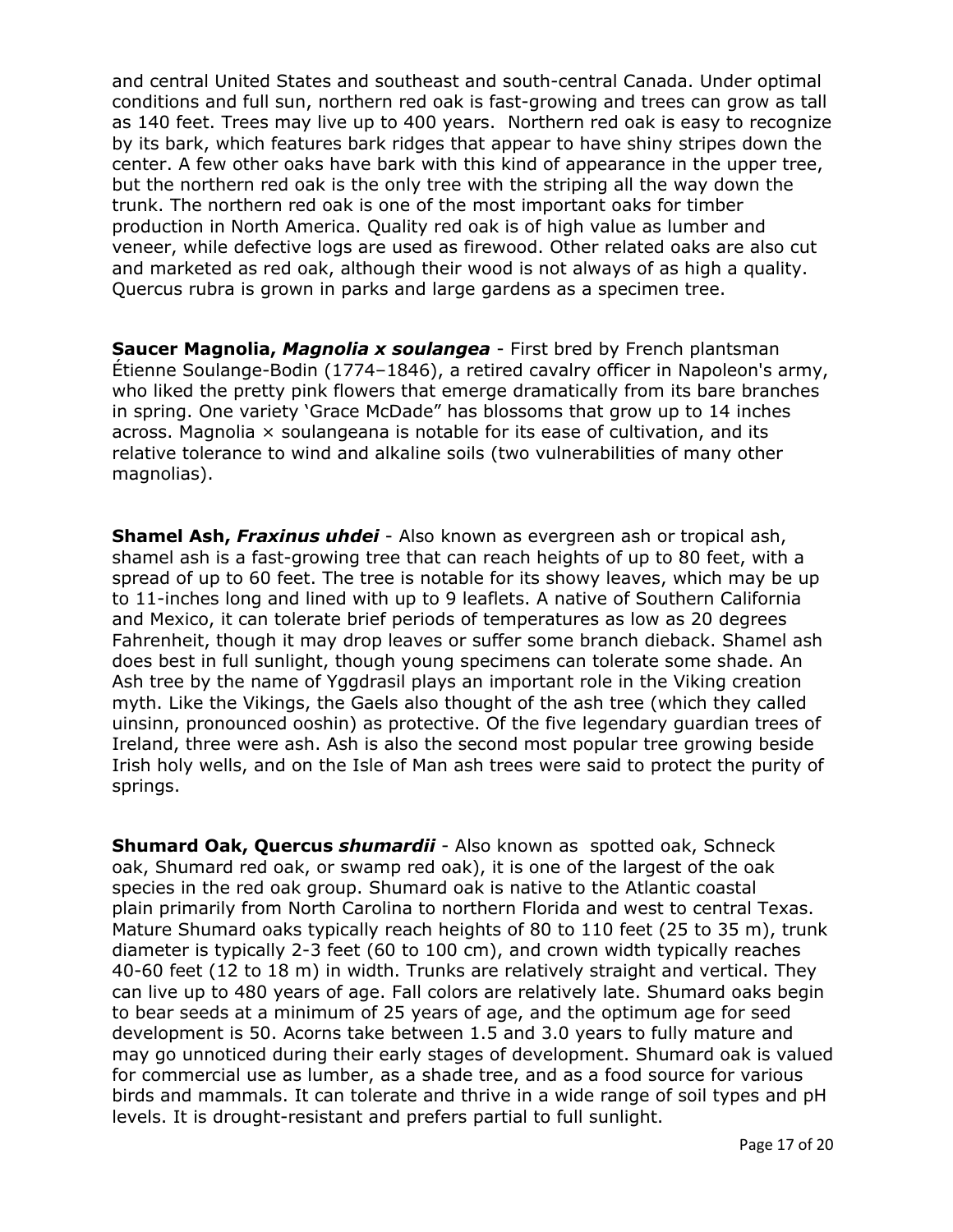**Southern Blue Gum Eucalyptus,** *Eucalyptus globulus* – This species of tall, evergreen tree is endemic to southeastern Australia. It has mostly smooth bark, juvenile leaves that are whitish and waxy on the lower surface, glossy green, lance-shaped adult leaves, glaucous (grayish-green in color, and sometimes having a light dusting of powder), ribbed flower buds arranged singly or in groups of three or seven, white flowers and woody fruit. There are four subspecies. Eucalyptus globulous was introduced to California in the mid-19th century, partly in response to the Southern Pacific Railroad's need for timber to make railroad ties and is prominent in many parks in San Francisco and throughout the state. Naturalists, ecologists, and the United States National Park Service consider it an invasive species due to its ability to quickly spread via seeds and displace native plant communities, although the United States Department of Agriculture does not list it among its "Invasive and Noxious plants" list in California. Local authorities, especially many fire departments across California, consider it to be a major fire hazard. Due to these factors, programs across the state of California have been established to remove all eucalyptus growth and restore native biomes in certain park areas, such as on Angel Island in San Francisco Bay, and in the hills of Oakland, California.

**Southern Magnolia,** *Magnolia grandiflora* - This tree is native to the southeastern United States, from southeastern North Carolina to central Florida, and west to East Texas. In its native habitat with abundant water and space, this tree will reach up to 90 feet tall. It is a truly magnificent tree, with large glossy dark green leaves and large white fragrant flowers. It is considered an evergreen, as the leaves die individually and fall off year-round. The tree produces large seed pods and has a large root system. Once fallen, the leaves remain intact and even harden as they dry out, instead of crumbling like most leaves do. Until 2018, a Southern Magnolia from Andrew Jackson's own garden at the Hermitage graced the grounds of the White House. It was the oldest tree on the White House grounds and was so famous that it was for decades pictured on the back of the \$20 bill as part of a view of the South Front.

**Sycamore,** *Planatus racemosa* - Also called western sycamore, California sycamore, California plane tree and aliso (in Spanish). A much beloved shade tree native to riparian areas and wetlands in California and Baja California, this tree is prolific all over California and offers a dramatic change in autumn, when its large maple-like leaves fall. The American sycamore (Planatus occidentalis) has been crossed with the London plane tree (Planatus acerfolia) to create a tolerant, adaptable and beautiful street tree. Both types have bark that is an attractive patchwork of white, tawny beige, pinkish gray, and pale brown, with older bark becoming darker and peeling away. They are distinguishable from each other almost immediately by location, with California sycamores naturally growing only in wet areas and London plane trees almost exclusively planted in urban areas.

**Tipuana Tipu**,*Tipuana tipu* - Also known as tipa, rosewood and pride of Bolivia, this is a South American tree. It is the only member of the genus *Tipuana*.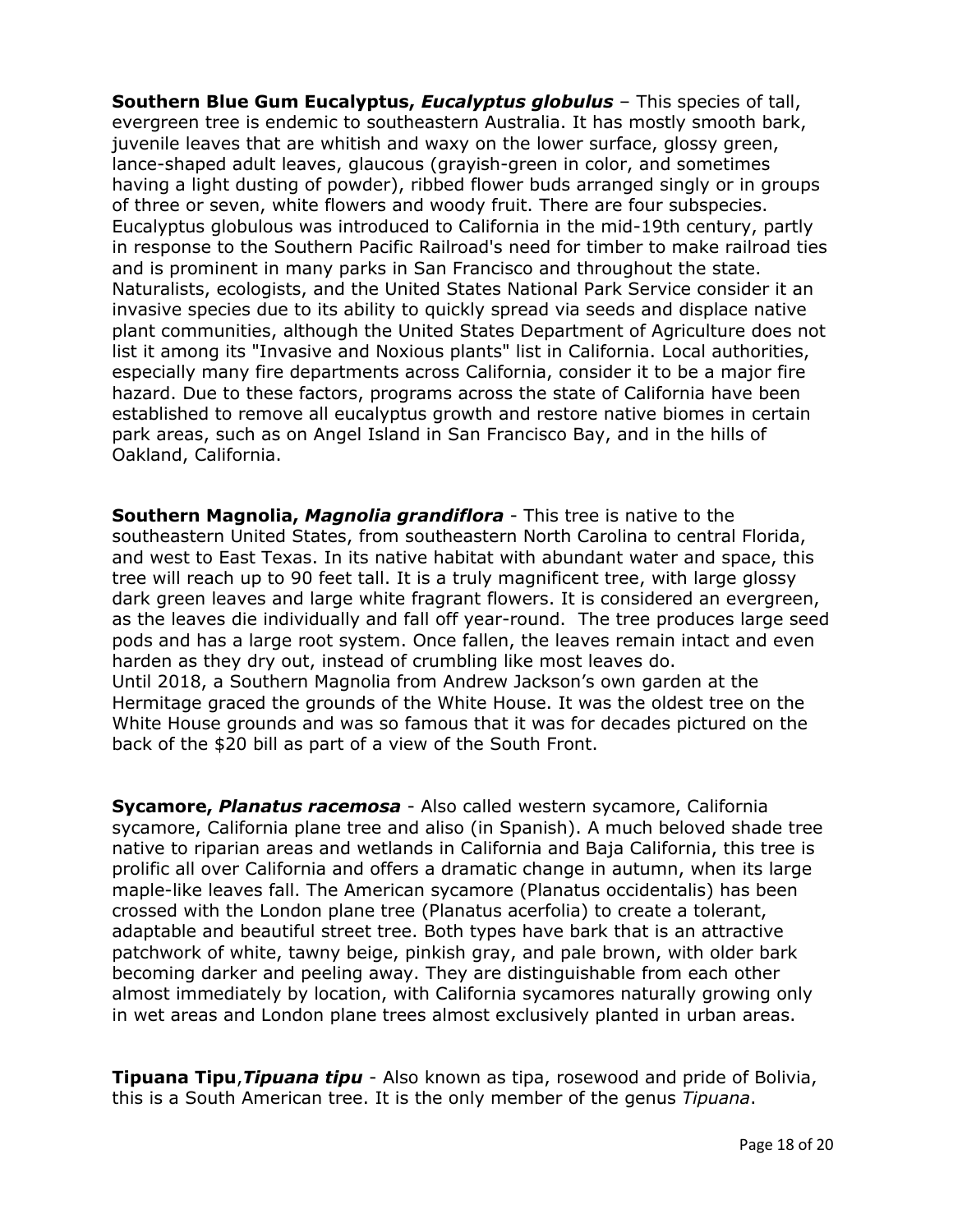Growing up to 100 feet (30 m) in height and 65 feet (20 m) wide, Tipuana tipu is well known for its use as a shade tree. The flowers are bright yellow in color and bloom only briefly in late summer. It is a deciduous tree, annually shedding all or most of its leaves and large "helicopter" pods from midwinter to spring.

## **Tristiana Laurina – see Water Gum**

**Tulip Poplar,** *Liriodendron tulipifera* - Not related to the famous tulip, this tree is native to eastern North America and is the tallest eastern hardwood at an average of 160 feet, often with no branches for the first 80-100 feet, making it a very valuable timber tree. The flowers are erect, cup shaped and greenish-yellow (fading down to almost white). The tallest known specimen is 191 feet. The tree is quick growing without the problems of other fast-growing trees (i.e., weak wood and a shorter life). Tulip Poplars require a lot of sun.

**Valley Oak,** *Quercus lobata* – The Valley Oak is a native, deciduous, and grows into the largest of North American oaks. It is only found in California and grows in the interior valleys and foothills. It is one of the two oak species that form the iconic picture of California, with green or golden hills and magnificent sprawling trees (the other being the Coast/Interior Live Oak). Mature specimens may attain an age of up to 600 years. This beautiful oak is remnant of an earlier time in the Santa Clara Valley, when the surrounding hills and valley itself were covered with mighty oaks. When General Gaspar de Portola y Rovira explored New Spain (later California el Norte) in the 1770s, he traveled inland from the area that is now Morgan Hill, crossing Santa Clara Valley to be one of the first Europeans to see the San Francisco Bay. He noted how his men did not come out from under the shade of the magnificent Oak trees all day, so dense was their coverage. However, the Valley Oak has not prospered along with the rest of Santa Clara Valley. The Valley and Coast Live oaks were heavily harvested for wood and to clear land for farming and housing.

**Water gum or kanooka tree,** *Tristaniopsis laurina* - Native to Australia, Tristaniopsis laurina is cultivated as an ornamental. It is evergreen, can reach 25 feet in height, and is considered a good shade tree.

**Western Redbud,** *Cercis occidentalis* – This deciduous shrub or small tree is native to California, Arizona, and Utah. It grows up to 15 feet tall and wide and is drought tolerant. The tree has heart shaped leaves and showy flowers in spring.

**White Alder,** *Alnus rhombifolia* - White Alder is a member of the Birch family (Betulaceae) native to western North America, from Washington east to western Montana and south to San Diego County, occurring at altitudes of 100-2400 meters. It is a medium-sized deciduous tree growing to 50-80 feet (15-25 meters). See Alder.